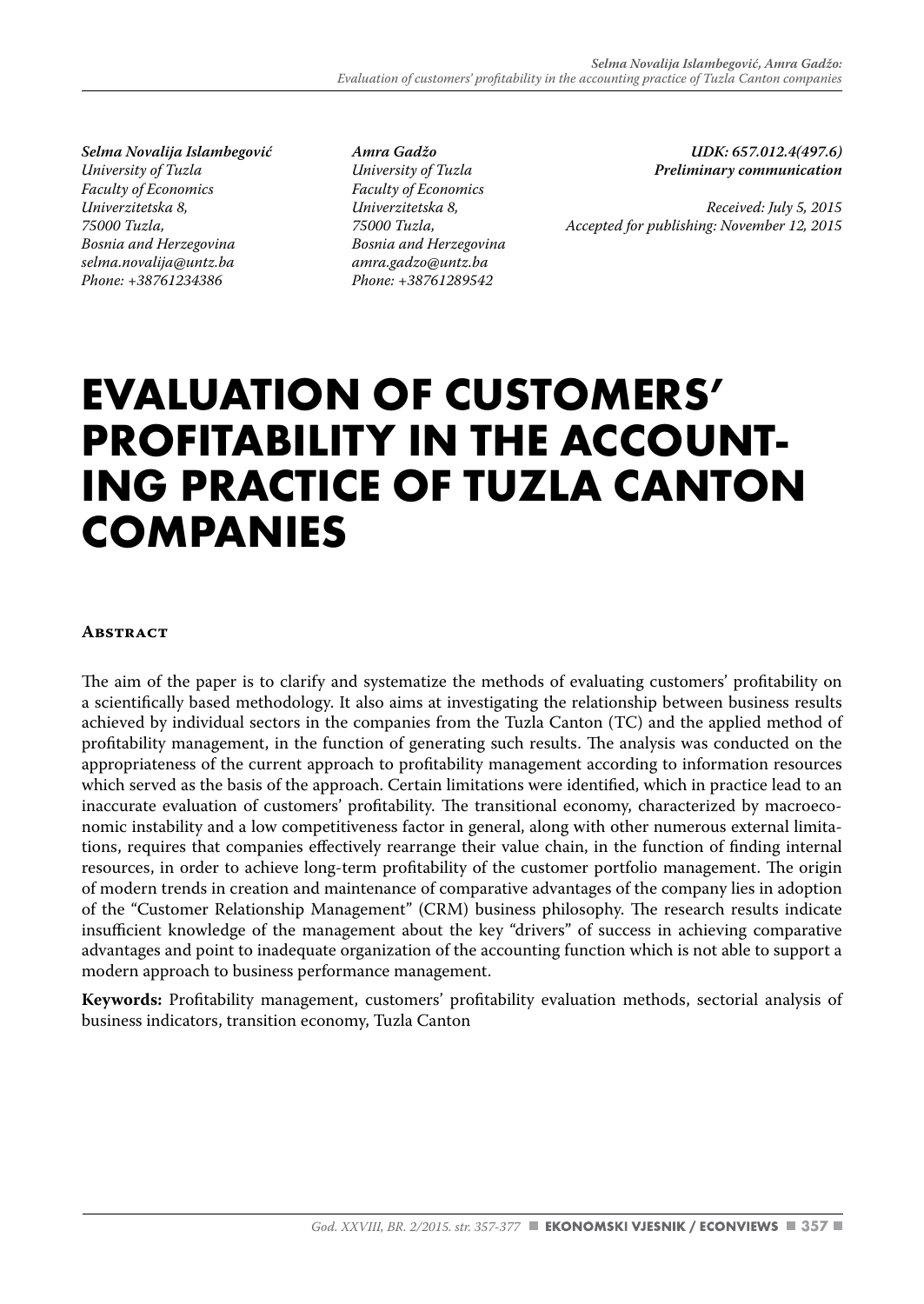# *1. Preliminary discussion*

The dynamic economic environment and trend of integration of the world economy sets new demands on the management of Bosnian-Herzegovinian (B&H) companies, particularly in terms of finding a more contemporary way of business management which will ensure survival on the market. The increased number of foreign competitors along with numerous unfavorable external variables of the business environment (such as macroeconomic instability, high fiscal and parafiscal charges, insufficiently developed financial market, inefficiency of the state administration and the judiciary), impose the need for an effective approach to the management of organizational resources. External variables of the business environment are determinants which cannot be managed, which is why companies need to find a way to effectively and efficiently recruit internal resources in the function of harmonization with the given constraints. The traditional approach to the company's business management through the management of products, goods and services profitability is not appropriate to the existing changed economic conditions. Contemporary trends of keeping the company's comparative advantages have their origin in meeting customers' needs. Companies are focused on meeting the growing demands of customers, and creating competitive advantages by joining numerous "pre-sale" and "post-sale" services to customers, offering them the so-called "total products", and consequently the "total services". Companies adopted the business philosophy of CRM, which becomes a means of differentiation and a key competitive tool in the brutal market competition" (Muller, Srića, 2005: 8). This shift of focus from products to customers provides an integrated approach to the company's profitability management, which in its theoretical concept already includes and expands the traditional system of profitability management by products. Jonathan Byrnes, a lecturer at MIT (Massachusetts Institute of Technology) and President of Jonathan Byrnes & Co. consulting company, believes that the cause of non-profitability of some companies lies in the fact that "all management information and management processes were developed in a previous business period". Accounting categories in companies do not have the ability to define the profitable customers, which is why it is usually assumed that more revenue results in higher profit. In fact, some revenues

from sales to customers are very profitable, while we also have a surprisingly large part of revenue which generates loss. In most companies there is no person in charge of supervising the interaction of revenue and their related expenditures in the function of profitability management (Byrnes, 2011: 1).

The size and quality of the customer base prove the success of the company's business strategy. They ensure its survival, growth and development on the market. The company's customer portfolio management is the ultimate goal, implemented by taking in consideration all the factors of the external environment, and harmonization of the company's value chain with the given determinants. In other words, the starting point is the market research (customer requirements, willingness to pay for a particular product or service, research of the value of that product/service for a customer, competition research, etc.), which is followed by the harmonization of the value chain in the company in terms of activities and costs generated by these activities. The harmonization of the value chain is directed towards the elimination of activities that do not add value, and cost optimization for the creation of value in all the processes. Additional value created in all business processes ultimately contributes to the growth of the value of the company's customer portfolio.

Adoption of the CRM business philosophy and focus on the company's customer profitability management, as well as the reorganization of the accounting function which needs to be able to support the management approach which is different from the legal and professional guidelines, directly impact the improvement of business performance (Kaplan, Narayanan, 2001: 1-12; Kaplan, Narayanan, 2001: 5-15; Teemu, 2004: 1-17; Muller, Srića, 2005: 8; Domazet, 2007: 2; Cokins, 2014: 16; and numerous other authors).

# **2. Research objectives**

The advantages of a modern approach to profitability management, as opposed to the generally poor condition of the business results of legal entities in the TC, have led us to explore the above mentioned issues. The research objectives can be summarized as follows: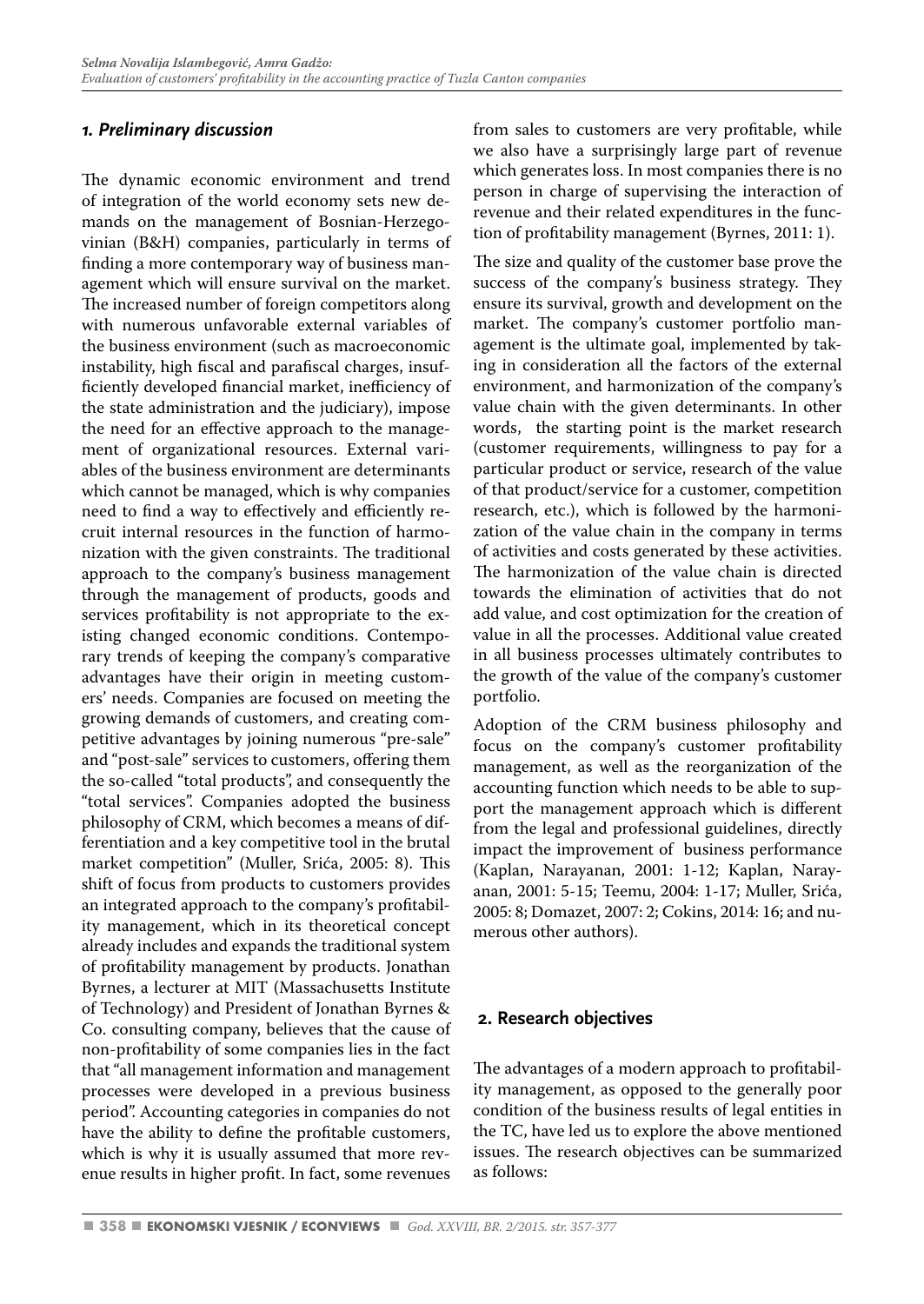O1: To systemize the methods of customers' accounting profitability evaluation;

O2: To explore the management attitude towards the applied ways of profitability management;

O3: To explore the limitations in implementation of the modern concept of profitability management:

O3.1: To explore the degree of managers' awareness of differences in realized profitability per customer;

O3.2: To explore the development of the accounting function in the field of support in the evaluation of company customers' profitability;

O3.3: To explore the applied evaluation methods of profitability or groups of similar customers.

The realization of the set goals shall enable the conclusions based on scientific arguments.

### *3. Background – accounting methods of customer profitability evaluation*

The basis for carrying out the tasks of customer relationship management comprises the information about the "quality" of the customer. The largest part of this information is created in the company's accounting department. It strengthens the link between the organization of the accounting function and activities of CRM. Evaluation of the realized accounting profitability per customer is made by the methods of customer profitability analysis (CP analysis), analysis of the curve of cumulative customer's

*Figure 1 Ranking customers by share in revenue*

profitability, analysis of customer profitability per segments (the so called ABC analysis), analysis of customer profitability ration to the usage of business capacities (the so called XY analysis) by means of Stobahoff's index and ratio analysis. Reporting on the realized business results should be expanded by the report on the share of individual customers/ groups of similar type of customers or market segments, in the company's achieved net profit.

The position of customers in the balance sheet of the legal entity presents the amount of uncollected receivables arising from the sale of products, goods and services. Financial reporting purposes do not require recognition or valuation of the company's client base, which would be entered as a means to the assets of a legal entity, although it can be said that the value of customers represents "invisible" assets. Thus the company may have contracts made with key customers for the annual delivery of products, goods and services at the contracted price, but in accordance with the requirements of financial accounting, the value of these contracts for the company cannot be recorded in business books. Such a reduced information basis of the companies' accounting systems results in wrong business decisions with long-term consequences on financial results in future accounting periods. The accounting systems of most companies efficiently monitor the share of individual customers in the total revenue structure. Hence, they are able to rank customers according to the volume of realized turnover. Let us consider the example of how useful this information can be to the company's management for business decision making (Figure 1).

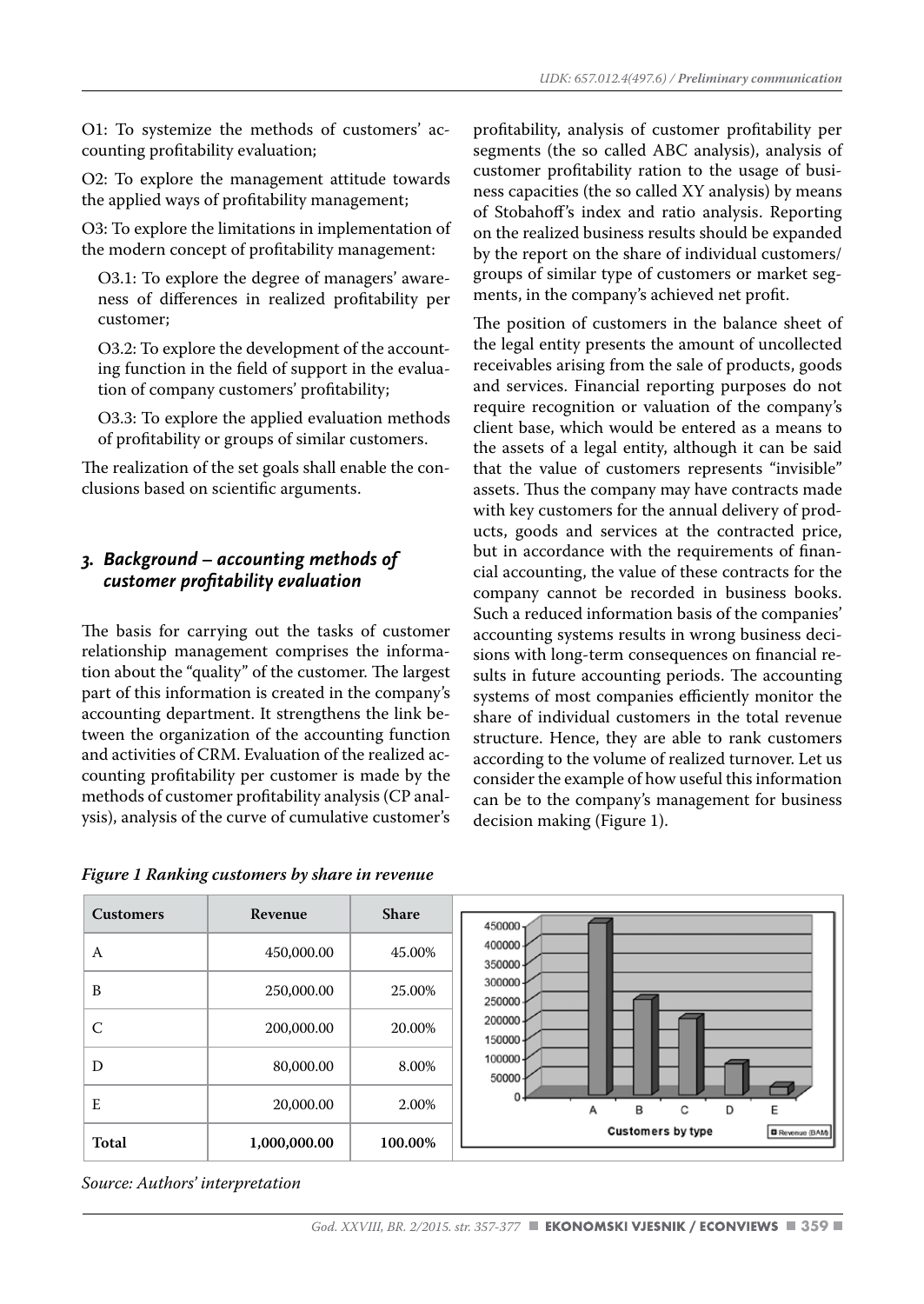The above table and graphical representation give us the facts about the share of individual customers in the total revenue of the company. However, such an analysis does not show the percentage share of individual customers in the realized profit of the company. The fact that a large volume of turnover was achieved with some customers does not mean that those are the most profitable customers. The company's management can easily fall into a trap on the basis of these indicators. Blinded by a desire for the increase of the company's revenue, they can ignore the fact that an increase in revenue does not necessarily mean the growth of the company's net profit. Striving to increase the volume of business transactions, a company can offer to customer A some quantity discounts, numerous "pre-sale" and "post-sale" services, thus exposing itself to considerable costs to keep the client, without real knowledge about the client's actual contribution to profitability. Considering that the example shows the need for considering the share in the realized gross profit apart from the revenue share, we will expand our analysis in that direction. Depending on the product mix they buy, ranking customers by the level of profitability can be significantly different.

*Figure 2 Ranking customers by the gross profit margin*

After matching revenue with the costs of goods sold, and determining the rate of gross profit margins, review of profitability per customer is as follows (Figure 2).

An extended analysis provides a new idea about the importance of individual customers in terms of their share in the gross profit of the company. Customer A, who has the largest share of 45% in the company's revenue, is in the last position in terms of the profitability ranking, with a gross profit margin of 10.00%. The most profitable customer is C (81.275%), who participates in company's revenue with only 20%. Thus, one can see that the data on the amount of revenue and the absolute amount of the realized gross profit per individual customer are not a reliable basis for decision making. Management business decisions cannot thus completely rely on such information.

In modern times, spending funds on marketing, sales, distribution and other administrative costs has risen sharply, in an effort to keep pace with different customer requirements. Some customers require modification of standard products, various certificates, special packaging, they carry out small quantity orders, complain about products, insist on specific channels of distribution, require a discount, and delay payment, "post-sale" support.

| <b>Products</b> | $SP_{\cdot}/$ unit                     | $CP$ /unit                             |                                        | Margin           |                            | Gross profit margin (%)              |                                            |  |
|-----------------|----------------------------------------|----------------------------------------|----------------------------------------|------------------|----------------------------|--------------------------------------|--------------------------------------------|--|
|                 |                                        |                                        | <b>BAM</b>                             | $\frac{0}{0}$    | 90,00%<br>80.00%<br>70.00% |                                      |                                            |  |
| X               | 100.00                                 | 90.00                                  | 10.00                                  | 10.00%           | 60.00%<br>50.00%<br>40.00% |                                      |                                            |  |
| Y               | 60.00                                  | 30.00                                  | 30.00                                  | 50.00%           | 30.00%<br>20.00%<br>10,00% |                                      |                                            |  |
| Z.              | 40.00                                  | 5.00                                   | 35.00                                  | 87.50%           | 0.00%                      |                                      |                                            |  |
|                 |                                        |                                        |                                        |                  |                            |                                      |                                            |  |
| Custo-<br>mers  | <b>Quantity</b><br>of<br>products<br>X | <b>Quantity</b><br>of<br>products<br>Y | <b>Quantity</b><br>of<br>products<br>Z | Total<br>revenue | The cost of<br>sold        | <b>Gross profit</b><br>margin $(\%)$ | The amount of<br>realized<br>gross profits |  |
| A               | 4,500.00                               | 0.00                                   | 0.00                                   | 450,000.00       | 405,000.00                 | 10.0000%                             | 45,000.00                                  |  |
| B               | 200.00                                 | 3,600.00                               | 350.00                                 | 250,000.00       | 127,750.00                 | 48.9000%                             | 122,250.00                                 |  |
| $\mathsf{C}$    | 30.00                                  | 450.00                                 | 4,250.00                               | 200,000.00       | 37,450.00                  | 81.2750%                             | 162,550.00                                 |  |
| D               | 600.00                                 | 100.00                                 | 350.00                                 | 80,000.00        | 58,750.00                  | 26.5625%                             | 21,250.00                                  |  |
| E               | 0.00                                   | 80.00                                  | 380.00                                 | 20,000.00        | 4,300.00                   | 78.5000%                             | 15,700.00                                  |  |
| Total           | 5,330.00                               | 4,230.00                               | 5,330.00                               | 1,000,000.00     | 633,250.00                 |                                      | 366,750.00                                 |  |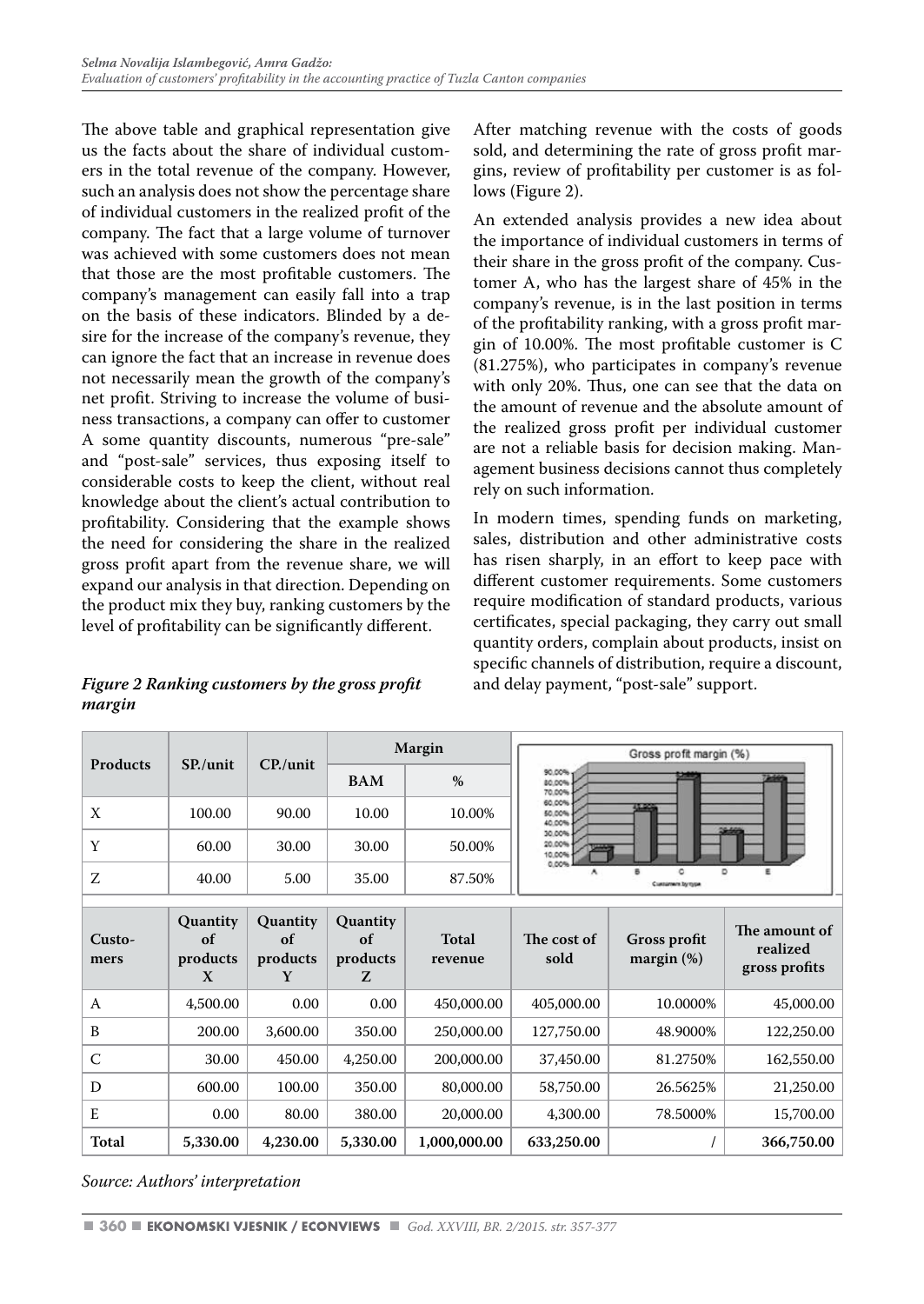| <b>Customers</b> | Total<br><b>Revenues</b> | The cost of<br>sold | Gross<br>profit<br>margin $(\%)$ | The amount<br>of realized<br>gross profits | Customer<br>service<br>costs | Net profit<br>margin<br>(%) | The amount<br>of realized<br>Profit |
|------------------|--------------------------|---------------------|----------------------------------|--------------------------------------------|------------------------------|-----------------------------|-------------------------------------|
| A                | 450,000.00               | 405,000.00          | 10.0000%                         | 45,000.00                                  | 47,000.00                    | $-0.444\%$                  | $-2,000.00$                         |
| B                | 250,000.00               | 127,750.00          | 48.9000%                         | 122,250.00                                 | 13,000.00                    | 43.700%                     | 109,250.00                          |
| C                | 200,000.00               | 37,450.00           | 81.2750%                         | 162,550.00                                 | 55,000.00                    | 53.775%                     | 107.550.00                          |
| D                | 80,000.00                | 58,750.00           | 26.5625%                         | 21,250.00                                  | 21,000.00                    | 0.3125%                     | 250.00                              |
| E                | 20,000.00                | 4,300.00            | 78.5000%                         | 15,700.00                                  | 4,000.00                     | 58.500%                     | 11,700.00                           |
| Total            | 1,000,000.00             | 633,250.00          |                                  | 366,750.00                                 | 140,000.00                   |                             | 226,750.00                          |

*Table 1 CP analysis of customer profitability*

Therefore, considerable marketing efforts are required for keeping customers loyal. On the other hand, there are customers who order standard versions of the product, with standard terms of packaging and delivery, and have no need for "pre-sale" and "post-sale" support from the company. From this we can conclude, that the service costs, per individual customer, are different (Weinberg, 1999: 28, Kaplan, Cooper, 1998: 181; Kaplan, Narayanan, 2001: 4, etc.). Therefore, some customers are "more expensive" than others. Bearing in mind the fact that the customer is the one who almost completely determines the quantity of needs for organizational activities, we can say that the "spending of organizational resources is much more customer than product driven." Therefore, only CP analysis reveals the real rate of profitability per customer, and that within the sample, customer E is the most profitable with a share of 58.5%, while customer A generates a negative profit margin of 0.44% (Table 1).

The biggest problem of conducting CP analysis is the ability of the accounting function to monitor and allocate the costs incurred in connection with the servicing of individual customers. The methods of monitoring and scheduling operating costs per customer depend on the development of the company's costing system. In other words, the accounting function monitors costs that can be directly linked to individual customers or groups of the same customers, while the layout of overhead varies and depends on whether the company uses traditional methods in allocating costs (layout of indirect costs based on the number of transactions, share in revenue, etc.), layout based on activities (activity-based costing), layout based on time of performance of certain activities (time-driven activity-based costing), and layout based on consumption of resources (resource consumption accounting). It is important that the appropriate usage of CP analysis is not possible without contemporary systems of cost accounting. Contemporary systems enable the correct settling of resource costs to various hierarchical levels of customer service.

After the conducted CP analysis of the customer profitability or the profitability of groups of the same type of customers, a report is created on the realized profitability of the entire company, and on the share of customers in the result, as shown in Table 2.

After the report is made on customer share in the realized business results, the curve can be created of cumulative profitability of the company's customers (Figure 3). The curve demonstrates the effect of cumulative profitability as a function of net profit margins per individual customer in the total base, ranked by the amount of the profit realized. The vertical axis on the graph represents the cumulative profitability of the customer base. On the other hand, customers are lined up on the x-axis, according to the degree of their profitability, so that the most profitable customers are positioned on the left side. The profitability of each successive customer is added to the profitability of the previous customer so as to form a curve of cumulative profitability of the customer base.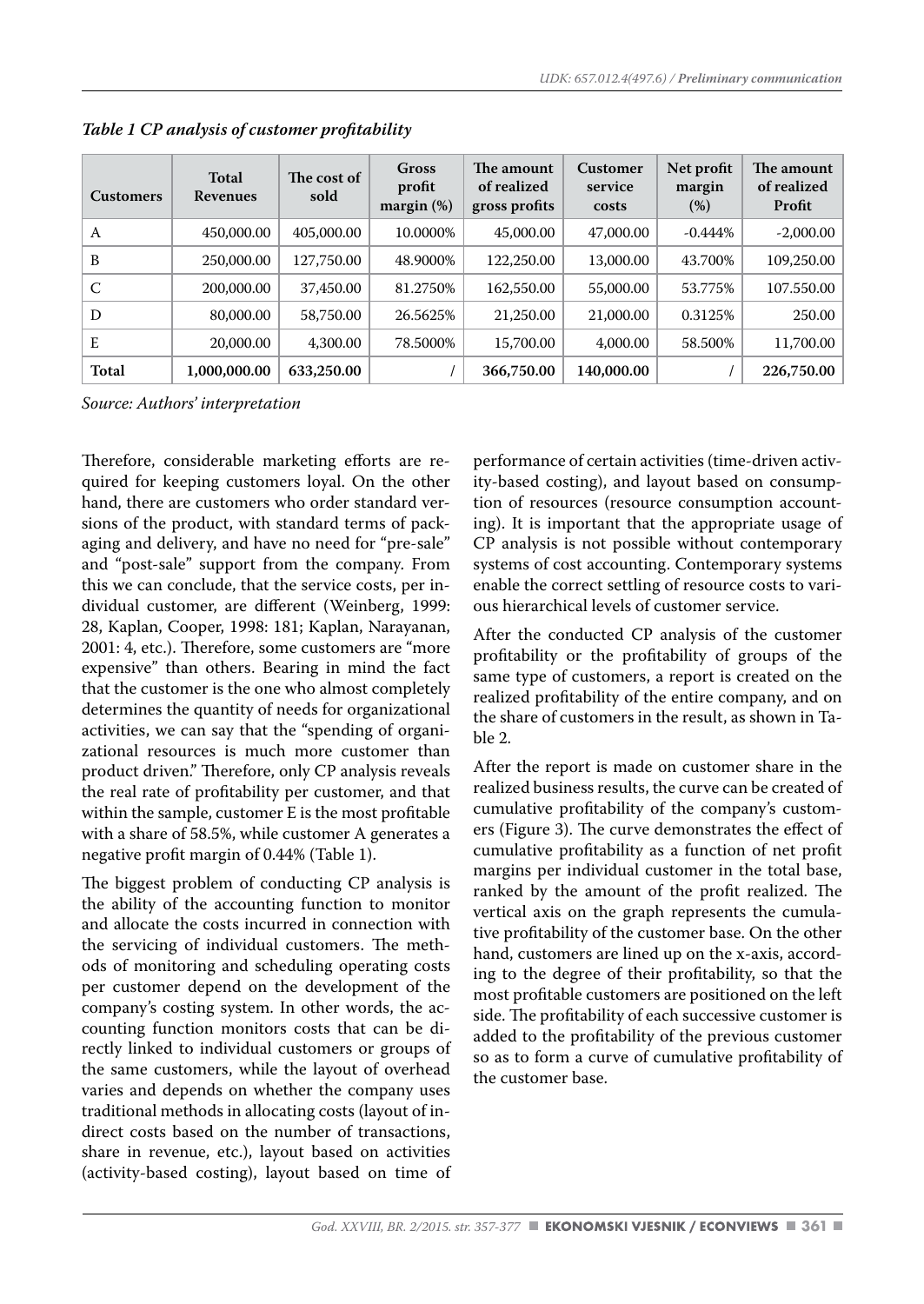|                                                                              | [Group of<br>customers<br>No. 1] | [Group of<br>customers<br>No. 2 | [Group of<br>customers<br>No. 3    | [Customer<br>X) | [Customer<br>Y] | Total     |  |  |  |  |  |  |  |  |
|------------------------------------------------------------------------------|----------------------------------|---------------------------------|------------------------------------|-----------------|-----------------|-----------|--|--|--|--|--|--|--|--|
|                                                                              |                                  | Customers' activity             |                                    |                 |                 |           |  |  |  |  |  |  |  |  |
| Number of active customers at<br>the beginning of the period                 | 10                               | 15                              | 20                                 | $\mathbf{1}$    | $\mathbf{1}$    | 47        |  |  |  |  |  |  |  |  |
| Number of additional customers                                               | 2                                | $\overline{4}$                  | 5                                  |                 |                 | 11        |  |  |  |  |  |  |  |  |
| Number of lost/defected custo-<br>mers                                       | $-1$                             | $-2$                            | $-7$                               |                 |                 | $-10$     |  |  |  |  |  |  |  |  |
| Number of active customers at<br>the end of the period                       | 11                               | 17                              | 18                                 | 1               | $\mathbf{1}$    | 48        |  |  |  |  |  |  |  |  |
| <b>Profitability Analysis</b>                                                |                                  |                                 |                                    |                 |                 |           |  |  |  |  |  |  |  |  |
| Sales revenue                                                                | 1,500,000                        | 1,800,000                       | 2,500,000                          | 800,000         | 790,000         | 7,390,000 |  |  |  |  |  |  |  |  |
| Participation (%)                                                            | 20.30%                           | 24.36%                          | 33.83%                             | 10.83%          | 10.69%          | 100.00%   |  |  |  |  |  |  |  |  |
| Number of invoices issued for<br>the period                                  | 6000                             | 2100                            | 980                                | 120             | 210             | 9410      |  |  |  |  |  |  |  |  |
| The average value per invoice                                                | 250.00                           | 857.14                          | 2,551.02                           | 6.666.67        | 3,761.90        | 785.33    |  |  |  |  |  |  |  |  |
| Costs for sold:                                                              |                                  |                                 |                                    |                 |                 |           |  |  |  |  |  |  |  |  |
| Cost of sold products, goods,<br>services                                    | 1,100,000                        | 1,200,000                       | 1,500,000                          | 579,000         | 646,000         | 5,025,000 |  |  |  |  |  |  |  |  |
| Other direct costs                                                           | 100,000                          | 2,000                           | 100,000                            | 50,000          | 46,000          | 298,000   |  |  |  |  |  |  |  |  |
| <b>Total cost of sales</b>                                                   | 1,200,000                        | 1,202,000                       | 1,600,000                          | 529,000         | 600,000         | 5,131,000 |  |  |  |  |  |  |  |  |
| gross profit                                                                 | 300,000                          | 598,000                         | 900,000                            | 271,000         | 190,000         | 2,259,000 |  |  |  |  |  |  |  |  |
| Participation (%)                                                            | 13.28%                           | 26.47%                          | 39.84%                             | 12.00%          | 8.41%           | 100.00%   |  |  |  |  |  |  |  |  |
|                                                                              |                                  |                                 | Layout of operative indirect costs |                 |                 |           |  |  |  |  |  |  |  |  |
| Cost of acquisition                                                          | 90,000                           | 70,000                          | 235,000                            | 59,000          | 45,000          | 499,000   |  |  |  |  |  |  |  |  |
| Marketing expenses                                                           | 120,000                          | 110,000                         | 275,000                            | 49,500          | 52,700          | 607,200   |  |  |  |  |  |  |  |  |
| The cost of defection                                                        | 5,000                            | 7,000                           | 140,000                            | 0               | $\mathbf{0}$    | 152,000   |  |  |  |  |  |  |  |  |
| The costs of receiving and proce-<br>ssing customer orders                   | 3,000                            | 3,500                           | 4,000                              | 1,600           | 2,000           | 14,100    |  |  |  |  |  |  |  |  |
| The costs of loading and delivery                                            | 105,000                          | 55,000                          | 37,000                             | 4,000           | 7,000           | 208,000   |  |  |  |  |  |  |  |  |
| The cost of special requests<br>specified when ordering                      | 3,000                            | 500                             | $\boldsymbol{0}$                   | 0               | 500             | 4,000     |  |  |  |  |  |  |  |  |
| The costs of complaints and<br>return of goods                               | 13,500                           | 14,000                          | 15,800                             | 4,000           | 3,050           | 50,350    |  |  |  |  |  |  |  |  |
| The financial costs of money<br>transactions, loaning, warnings,<br>lawsuits | 24,000                           | 19,000                          | 31,600                             | 16,000          | 18,000          | 108,600   |  |  |  |  |  |  |  |  |
| Other costs                                                                  | 1,000                            | $\boldsymbol{0}$                | 1,800                              | 900             | 1,100           | 4,800     |  |  |  |  |  |  |  |  |
| The cost of unused capacity<br>caused by customers                           | 5,000                            | $\boldsymbol{0}$                | 0                                  | 0               | 0               | 5,000     |  |  |  |  |  |  |  |  |

#### *Table 2 Report on share of customers in the company's realized profitability*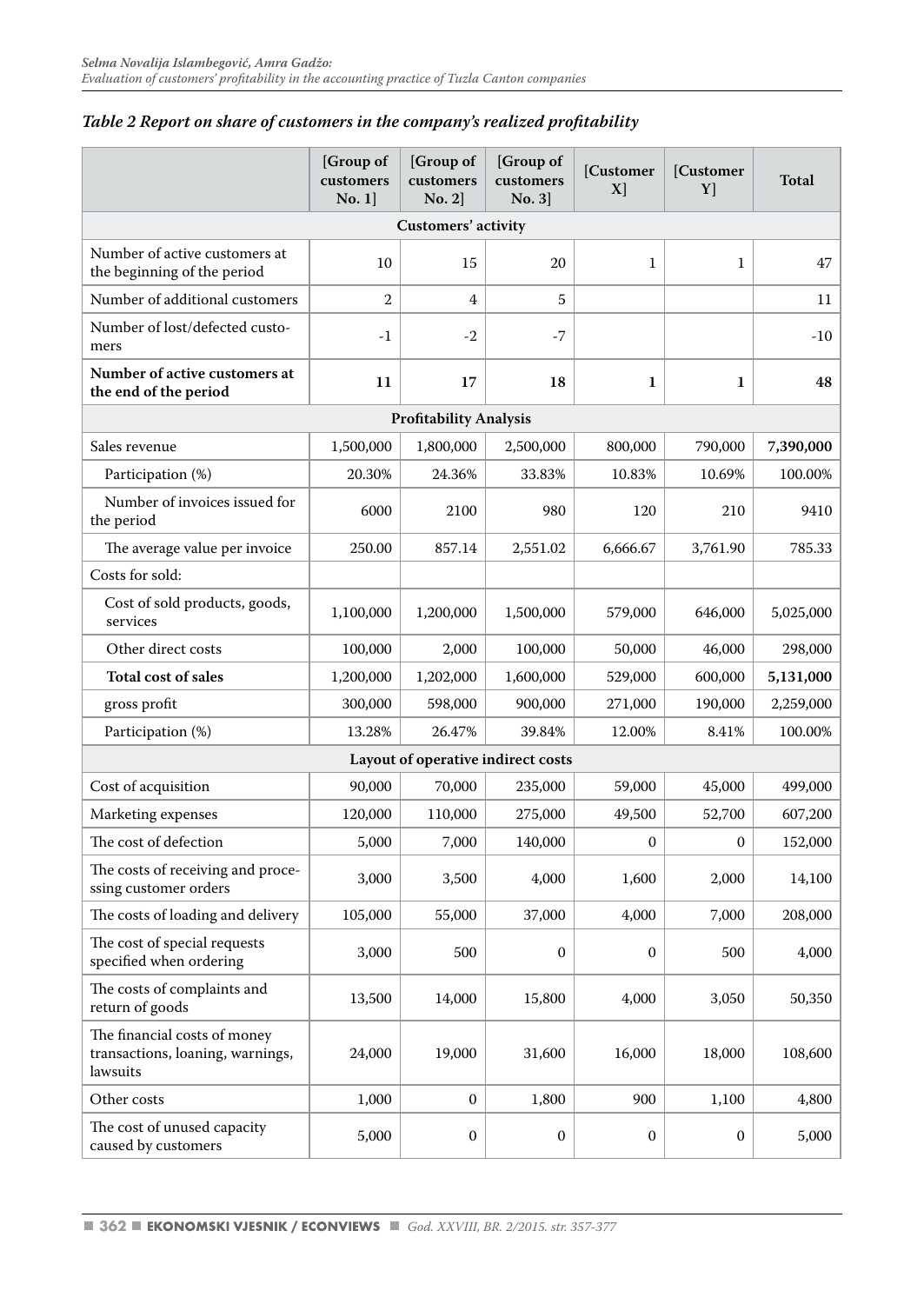| Total indirect costs per customer                                                            | 369,500   | 279,000                   | 740,200 | 135,000 | 129,350  | 1,653,050 |
|----------------------------------------------------------------------------------------------|-----------|---------------------------|---------|---------|----------|-----------|
| <b>OPERATING</b> profit (loss)                                                               | (69,500)  | 319,000                   | 159,800 | 136,000 | 60,650   | 605,950   |
| Participation (%)                                                                            | $-11.47%$ | 52.64%                    | 26.37%  | 22.44%  | 10.01%   | 100.00%   |
| General maintenance costs of sales<br>that cannot be arranged individu-<br>ally per customer |           |                           |         |         |          | 50,000    |
| Operating expenses of the com-<br>pany                                                       |           |                           |         |         |          | 70,000    |
| The costs of unused capacity                                                                 |           |                           |         |         |          | 100,000   |
| Net profit (loss) before tax                                                                 |           |                           |         |         |          | 385,950   |
|                                                                                              |           | <b>Summary indicators</b> |         |         |          |           |
| The average costs of attracting<br>customers                                                 | 45,000    | 17,500                    | 47,000  | 59,000  | 45,000   |           |
| The average costs of customer<br>defection                                                   | 5,000     | 3,500                     | 20,000  | 0       | $\Omega$ |           |
| Average net revenue (loss) per<br>customer                                                   | (6,318)   | 18,765                    | 8,878   | 136,000 | 60,650   |           |

The position of the customer on the curve of cumulative profitability depends on the revenue, cost of goods sold and assigned operating costs caused by the behavior of the customer in business cooperation. The curve of cumulative profitability can further be subjected to the ABC analysis.

#### *Figure 3 The curve of cumulative profitability*

When applying this analysis, customers will be divided into three groups: customers in segment A are highly profitable customers (who probably belong to the group of customers with low cost servicing) and are on the left side of the curve of cumulative profitability; customers in segment B, whose rate of profitability varies around break-even costs, and customers in segment C (probably belonging to the group of customers with high costs of servicing)



*Source: Authors' interpretation*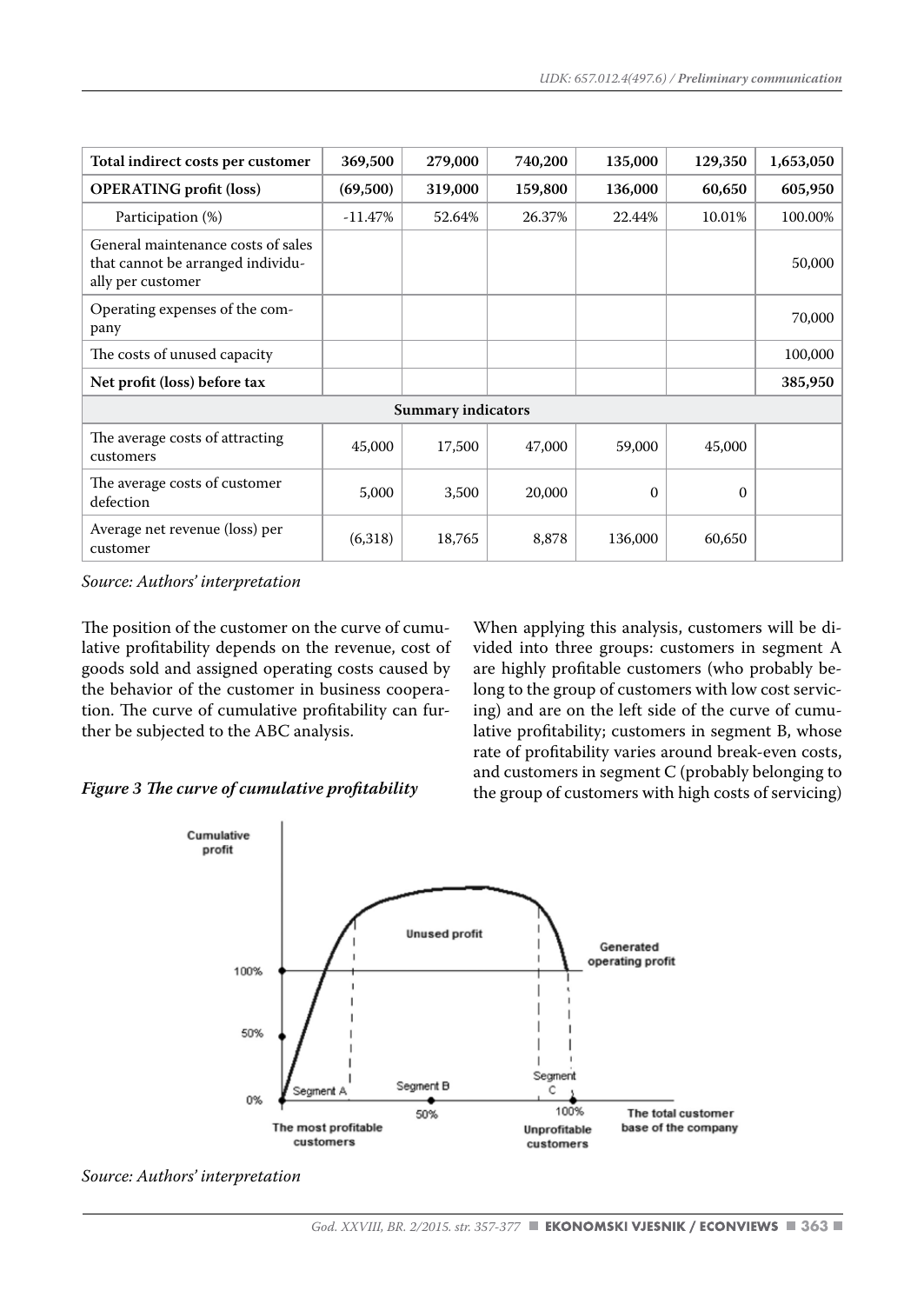who are extremely unprofitable, and by generating losses reduce the function of cumulative profitability at 100%. The ABC analysis usually reveals that 20% of the most profitable customers generate between 150% and 300% of the total profit. 70% of the customers positioned in the central part of the curve are somewhere near break-even costs, while the remaining 10% of the customers generate a loss of 50% to 200% of the total profit (Kaplan, Narayanan, 2001: 4). The given indicators vary for different authors, but they all support the Pareto 80/20 Rule. Namely, some 80% of the customers make over 100% of the organization profit, while the remaining 20% reduce the company's profit to 100%, thus generating a loss. In addition, the Pareto 80/20 Rule suggests that most companies make 80% of their profit from 20% of their biggest customers.

The curve of cumulative profitability can be analyzed by means of the Stobachoff index. This indicator can be used for the evaluation/assessment of a customer portfolio, based on the shape of the curve of cumulative profitability. Assuming that every customer is equally profitable and that all customers are profitable, the curve of customer cumulative profitability would not be the curve but rather the linear function that passes through the points O1 and O2 (Figure 4).

The curve shape correlates with profitability distribution which depends on the ration of profitable and unprofitable customers. Based on this, the Stobachoff index of profitability was developed (Shajahan, 2004: 155):

#### **S= A / T**

S – the Stobachoff index,

A - surface bounded by the curve and the linear function (O1, O2)

T – surface A + surface C.

The Stobachoff index is the measure of deviation compared to the ideal customer base. When the value of the Stobachoff index is zero, the profitability is equally distributed to all customers, whereby they are all profitable. The theoretical maximum value of the index is one, reached only if the customer base structure includes one customer with infinite profitability, a large number of customers with zero profitability, and one unprofitable customer with infinite negative profitability.

The Stobachoff index, when combined with the share of profitable customers, can be used in several ways. It can be applied in an effort to create a satisfactory customer base, for the comparison of the value of different customer bases among companies, etc.



*Source: Shajahan, S. (2004). Relationship marketing: Text and Cases. New Delhi: Tata McGraw Hill, p. 154.*

# *Figure 4 The curve of cumulative profitability*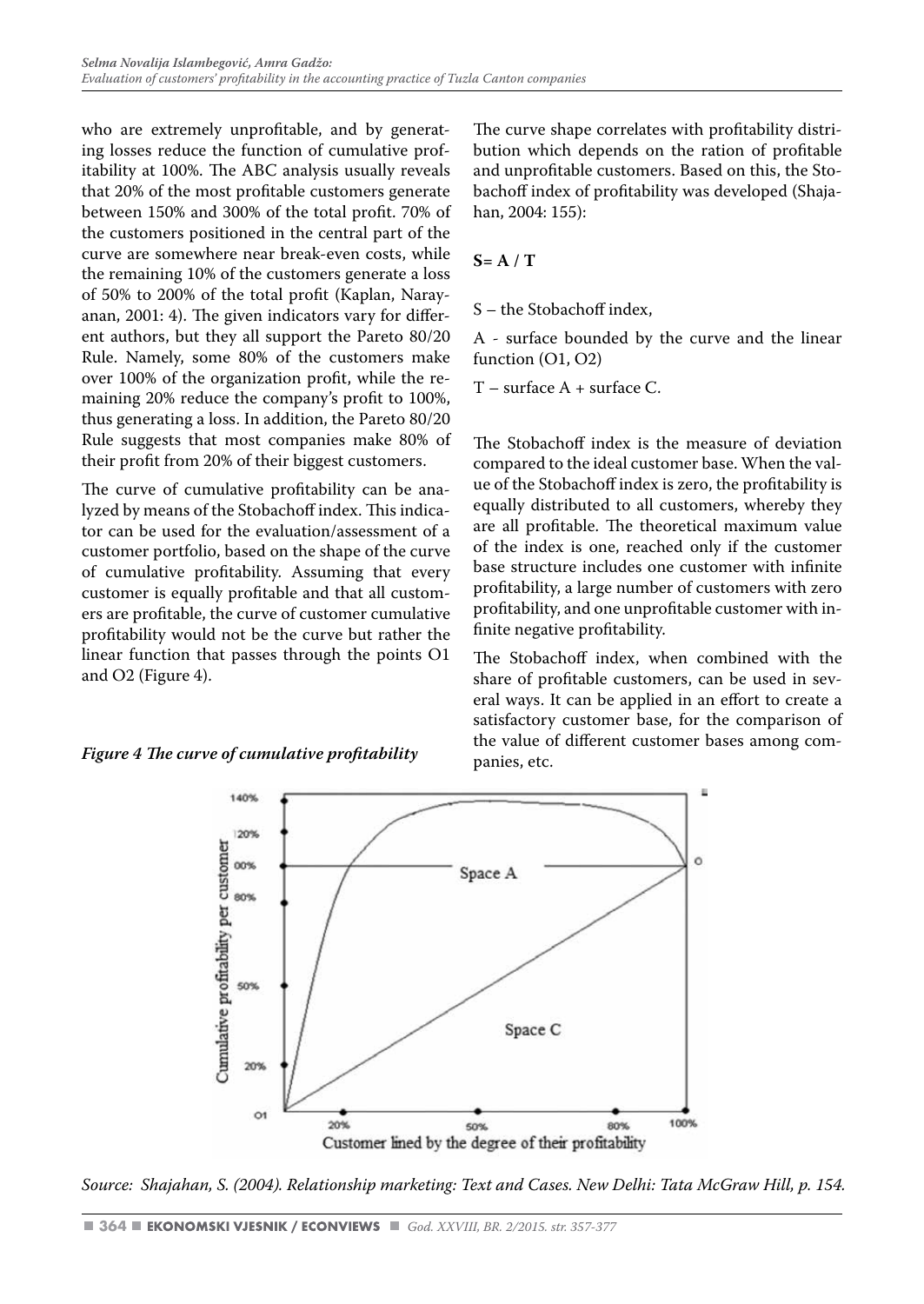| Performance measure                                 | Computing formula                                                                                          | Comment                                                                                                        |
|-----------------------------------------------------|------------------------------------------------------------------------------------------------------------|----------------------------------------------------------------------------------------------------------------|
| Gross profit margin<br>per individual customer (%)  | (Gross profit made per individual<br>customer / net sales per individual<br>customer)*100                  | It shows the value of gross profit per each<br>BAM 100 of the realized revenue per<br>customer                 |
| Net profit margin<br>per individual customer (%)    | (Net profit made per individual<br>customer / net sales per individual<br>customer)*100                    | It shows the value of net profit per each<br>BAM 100 of the realized revenue per<br>customer                   |
| The average gross profit per<br>order (in BAM)      | (Gross profit made per individual<br>customer / number of invoices issued<br>per customer)                 | It shows average amount of generated gross<br>profit per order                                                 |
| The average gross profit per<br>item order (in BAM) | (Gross profit made per individual<br>customer / number of items on invoi-<br>ces issued to some customers) | It shows the average amount of gross profit<br>per one item order                                              |
| The average gross profit per<br>delivery (in BAM)   | (Gross profit made per individual)<br>customer / number of deliveries per<br>individual customer)          | It shows the average amount of generated<br>gross profit per delivery                                          |
| The average gross profit per<br>unit (in BAM)       | (Gross profit made per individual<br>customer / number of units sold per<br>individual customer)           | It shows the average value of gross profit<br>per each unit sold (e.g. a box, pallet, ton,<br>container, etc.) |

*Table 3 Customers' profitability indicators* 

*Authors' adaptation of the source: Credit Research Foundation, 1999. Available at: https://www.crfonline.org/orc/cro/cro-16.html* 

The index gives information on the sensitivity of the customer base profitability and the risk involved in the relations with the individual customer segments. The best case would be the situation where the Stobachoff index is zero (0) and the proportion of profitable customers is one (1), which would indicate that all customers are profitable.

A high value of the Stobachoff index, combined with a large share of profitable customers, indicates that the customer base includes a rather low number of unprofitable customers that significantly erode the company's profit. In such a situation, a company may radically improve their profitability by identifying unprofitable customers and modifying or suspending its business relations with such customers.

A small share of profitable customers, combined with the low Stobachoff index, indicated that the customer base does not include extremely unprofitable customers and that slight corrections are needed in business relations with the customers whose profitability is negative, zero or close to zero.

The curve of cumulative profitability which indicates a high Stobachoff index, combined with a small proportion/share of profitable customers is the company's worst case scenario. In such a situation, a company depends on several key customers and it is exposed to the risk of competitive activities which may result in profitable customers leaving the company. On the other hand, negotiating the power of such customers is strong enough for them to require such conditions that may ultimately lead to their unprofitability. Faced with this, the company needs to apply the strategy of customer differentiation. Unprofitable customers need to be replaced by other customers whose market segmentation is made based on the characteristics of the existing profitable customers.

Prior to the management's decision on dropping certain customers, XY analysis needs to be conducted on the customers' portfolio. The XY analysis establishes the relation between the net profit margin per customer and the degree of the company's capacity utilization. Provided that the practical capacity of the company is 500,000 tons annually, while the actual capacity is 420,000 t, it means that the utilization of production capacity is 84%, which satisfies customer demand. The remaining 16% of the costs of unused capacity represents expenses for the period.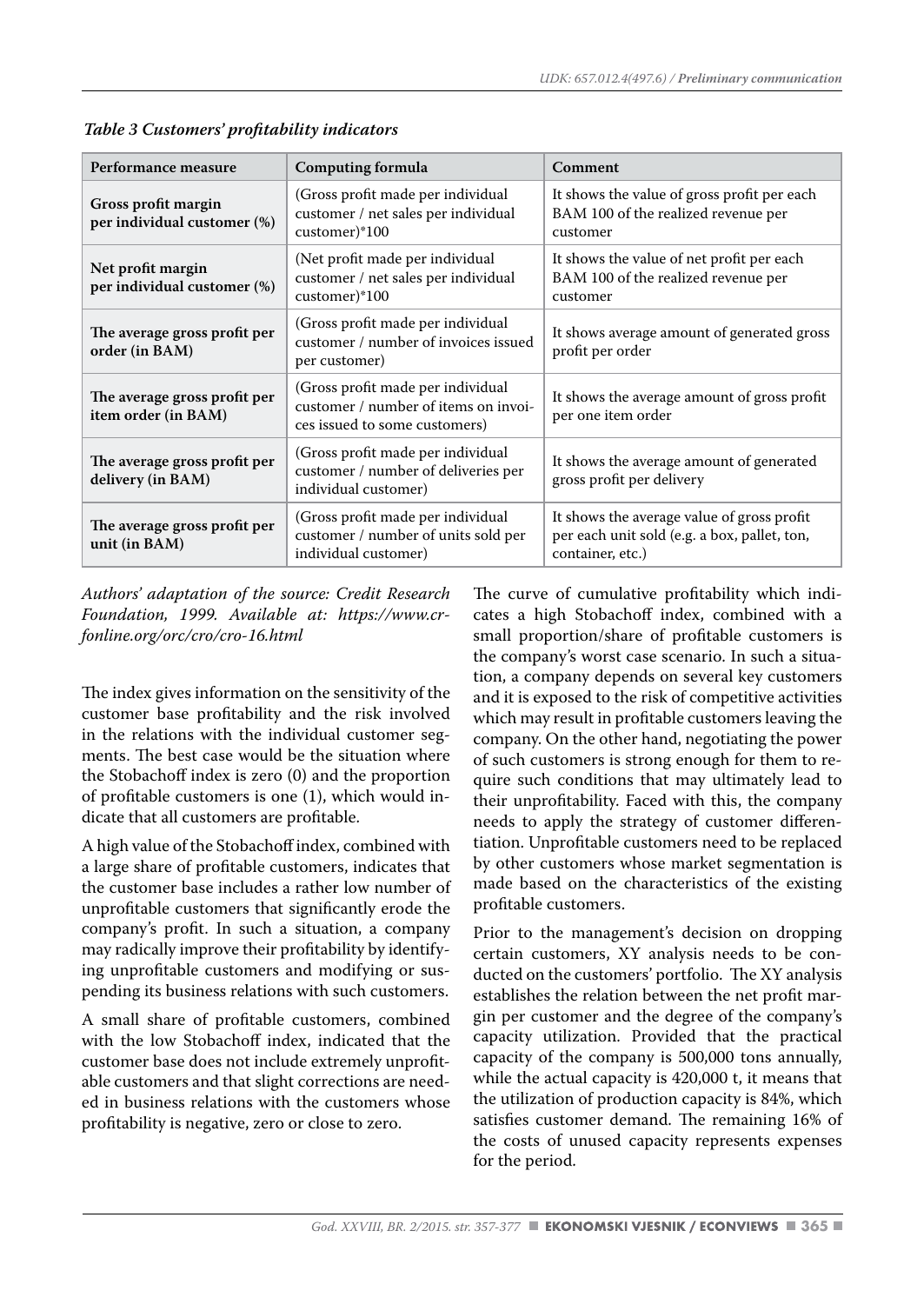| Performance measure                                           | <b>Computing formula</b>                                                                                        | <b>Comment</b>                                                                                                                           |  |  |  |  |
|---------------------------------------------------------------|-----------------------------------------------------------------------------------------------------------------|------------------------------------------------------------------------------------------------------------------------------------------|--|--|--|--|
| Average time for collection of<br>receivables from a customer | (360* The average customer<br>receivables / net sale revenues from<br>sales to the customer)                    | It shows average time of collection of<br>receivables from customers (in days)                                                           |  |  |  |  |
| Average receivables from<br>customers per invoice             | (The value of receivables per<br>individual customer / number of<br>issued invoices per individual<br>customer) | The amount of average receivables per<br>issued invoice, which gives an insight<br>into the size of individual purchases of<br>customers |  |  |  |  |

*Table 4 Quality indicators of receivables from customers*

It is important for a company to investigate the percentage of customers that buy the largest amount of the company's products. The customer that generates a negative net profit margin, and buys a large volume (e.g. 25%) of annual production, is of great importance for the company. Such a customer allows the company to cover a part of the costs that would otherwise (as unused capacity costs) fall at the expense of the company. The company's largest customers are often either the most or least profitable ones.

The last method for the purpose of evaluating the quality of buyers is ratio analysis. Ratio analysis of business relationships with customers provides us with three types of information. Those are information about customer profitability (Table 3), information about the quality of receivables from customers (Table 4) and information about the change in the volume of business relationships with customers (Table 5). For the purpose of ratio analysis, all the necessary data are provided by the company's accounting function.

*Table 5 Indicators of changes in business relationships with customers* 

The abovementioned measures of the evaluation of the company's customer quality are the basic tools in the application of modern management of the company's business performance. Bigger information potential and numerous proved advantages of the modern concept of profitability management induced us to conduct the research into the practice of profitability management in the companies in the TC. The research also included the level of management's awareness of customer structure and their profitability level, and indications on the relationship between business results per legal entity sectors and the applied method of profitability management.

# *4. Research sample and methods*

For the purpose of the research, the population was defined, made up of all the companies registered on the territory of the TC, followed by the analysis of the structure of legal entities by the type of their activities (standard Nace Rev.1). The sample was then made, which represents the population structure.

| Performance measure                                | Computing formula                                                                      | Comment                                                                                  |  |  |  |  |  |
|----------------------------------------------------|----------------------------------------------------------------------------------------|------------------------------------------------------------------------------------------|--|--|--|--|--|
| The percentage of change in<br>sales revenue (%)   | (Net sales revenue [t] - Net sales<br>revenue $[t-1]$ ) / Net sales revenue<br>$[t-1]$ | Represents a measure of the percent<br>trend changes in sales per individual<br>customer |  |  |  |  |  |
| The percentage of change in<br>gross profit $(\%)$ | (Gross profit $[t]$ - Gross profit<br>$[t-1]/$ Gross profit $[t-1]$                    | Represents a measure of the percent<br>change in gross profit per individual<br>customer |  |  |  |  |  |
| The percentage of change in<br>net profit $(\%)$   | (Net profit $[t]$ - Net profit $[t-1]/($<br>Net profit [t-1]                           | Represents a measure of percent change<br>of the net profit per individual customer      |  |  |  |  |  |

*Authors' adaptation of the source: Credit Research Foundation, 1999. Available at: https://www.crfonline. org/orc/cro/cro-16.html*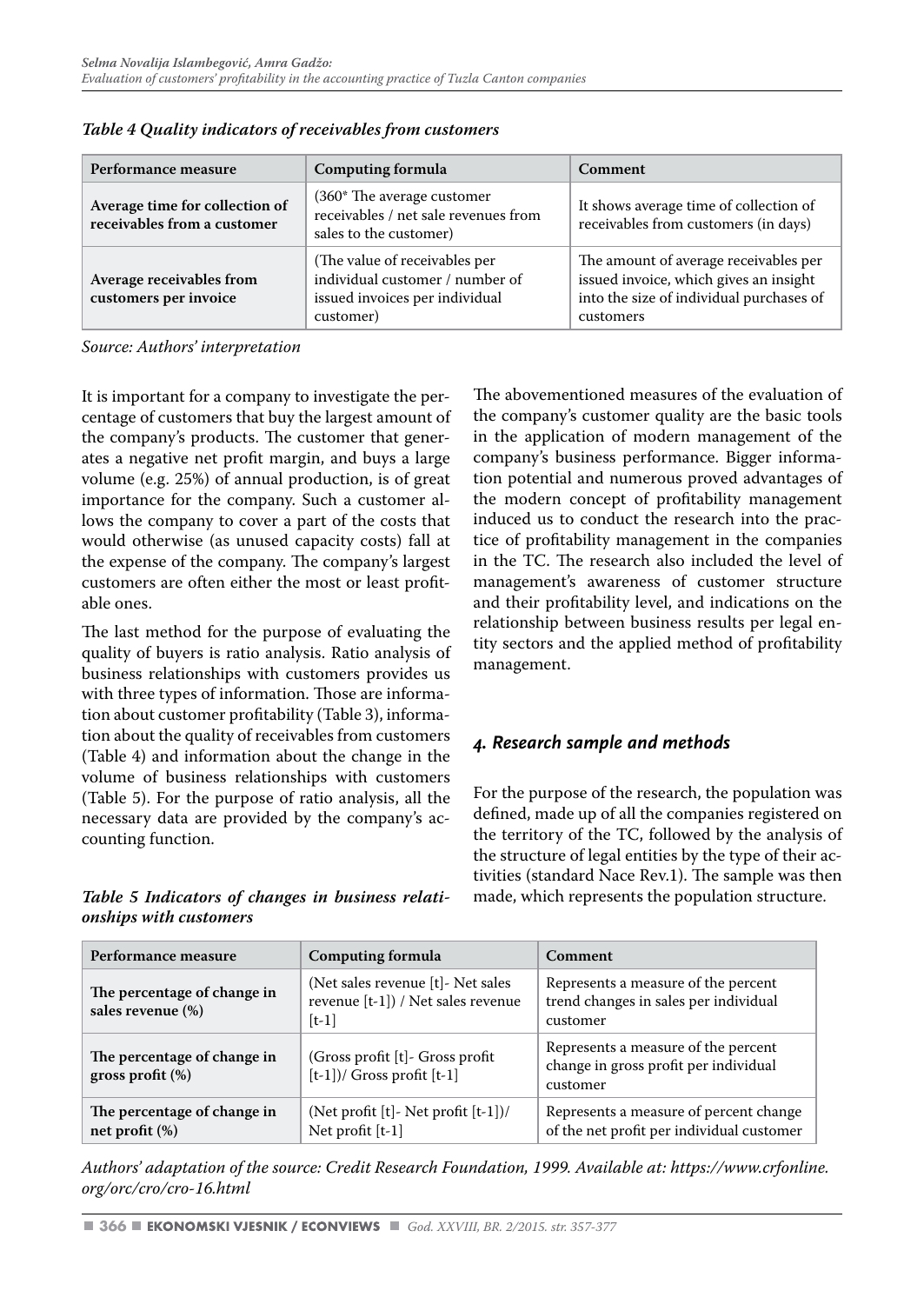|                |                                                                                                                      | Population             |      | Sample         |      |  |  |
|----------------|----------------------------------------------------------------------------------------------------------------------|------------------------|------|----------------|------|--|--|
| No.            | Activity                                                                                                             | Number of<br>companies | $\%$ | Surveyed       | $\%$ |  |  |
| $\mathbf{1}$   | A-Agriculture, hunting and forestry                                                                                  | 88                     | 0.02 | 3              | 0.02 |  |  |
| $\mathbf{2}$   | <b>B-Fishing trade</b>                                                                                               | 1                      | 0.00 | $\Omega$       | 0.00 |  |  |
| 3              | C-Mining and quarrying                                                                                               | 26                     | 0.01 | $\mathbf{1}$   | 0.01 |  |  |
| $\overline{4}$ | D-Manufacturing industry                                                                                             | 748                    | 0.21 | 27             | 0.21 |  |  |
| 5              | E-production and supply of electric power,<br>gas, and water                                                         | 34                     | 0.01 | $\mathbf{1}$   | 0.01 |  |  |
| 6              | F-Civil engineering                                                                                                  | 278                    | 0.08 | 10             | 0.08 |  |  |
| 7              | G-Wholesale and retail sale, repairs of motor<br>vehicles, motorcycles, and personal use and<br>household appliances | 1316                   | 0.37 | 48             | 0.37 |  |  |
| 8              | H-Catering                                                                                                           | 79                     | 0.02 | 3              | 0.02 |  |  |
| 9              | I-Transport, storage and communication                                                                               | 418                    | 0.12 | 15             | 0.12 |  |  |
| 10             | J-Financial services                                                                                                 | 4                      | 0.00 | $\Omega$       | 0.00 |  |  |
| 11             | K-Real estate business, rentals, business<br>activities                                                              | 414                    | 0.12 | 15             | 0.12 |  |  |
| 12             | M-Education                                                                                                          | 30                     | 0.01 | 1              | 0.01 |  |  |
| 13             | N-Healthcare and social work                                                                                         | 53                     | 0.01 | $\overline{2}$ | 0.02 |  |  |
| 14             | O-Other public utility, social and personal<br>services                                                              | 82                     | 0.02 | 3              | 0.02 |  |  |
| 15             | <b>TOTAL</b>                                                                                                         | 3571                   | 1.00 | 129            | 1.00 |  |  |

#### *Table 6 Population and sample*

*Source: Author's interpretation* 

The data necessary for determining the population structure was taken from the State agency for financial, IT and intermediary services (AFIP). The data for the sample was taken from the Office for Statistics of the TC. The research was conducted by survey of the management of the selected legal entities. A total of 146 questionnaires were collected. However, due to an unequal rate of response from the companies in different segments, the final sample included 129 questionnaires. The survey was carried out in the period from November 2014 to January 2015. The structure of the population and the number of questionnaires collected are given in Table 6.

Research into the relationship between the applied method of profitability management and realized business results for manufacture, service and trade activities would not be possible without the comparative analysis of their profitability.

The sector analysis of profitability indicators was made based on the AFIP data. For the purpose of analysis, the collective profit-and-loss statements of the companies from the TC were taken, per individual sectors, for the period 2010-2013. Based on the data, the analysis was made into the level of coverage of expenses with revenue from business activities (Table 7).

Based on the conducted analysis we can conclude that the profitable sectors of the TC include the following business activities: F-Civil engineering, G-Trade, K-Real estate operations, I-Sector of transport and communications, M-Education and J-Financial services. Although these sectors are all profitable, the most profitable among them are M-Education and J-Financial services, considering that they generate the above-average rate of return. On the other hand, the non-profitable sectors in the TC, which generate the largest losses in business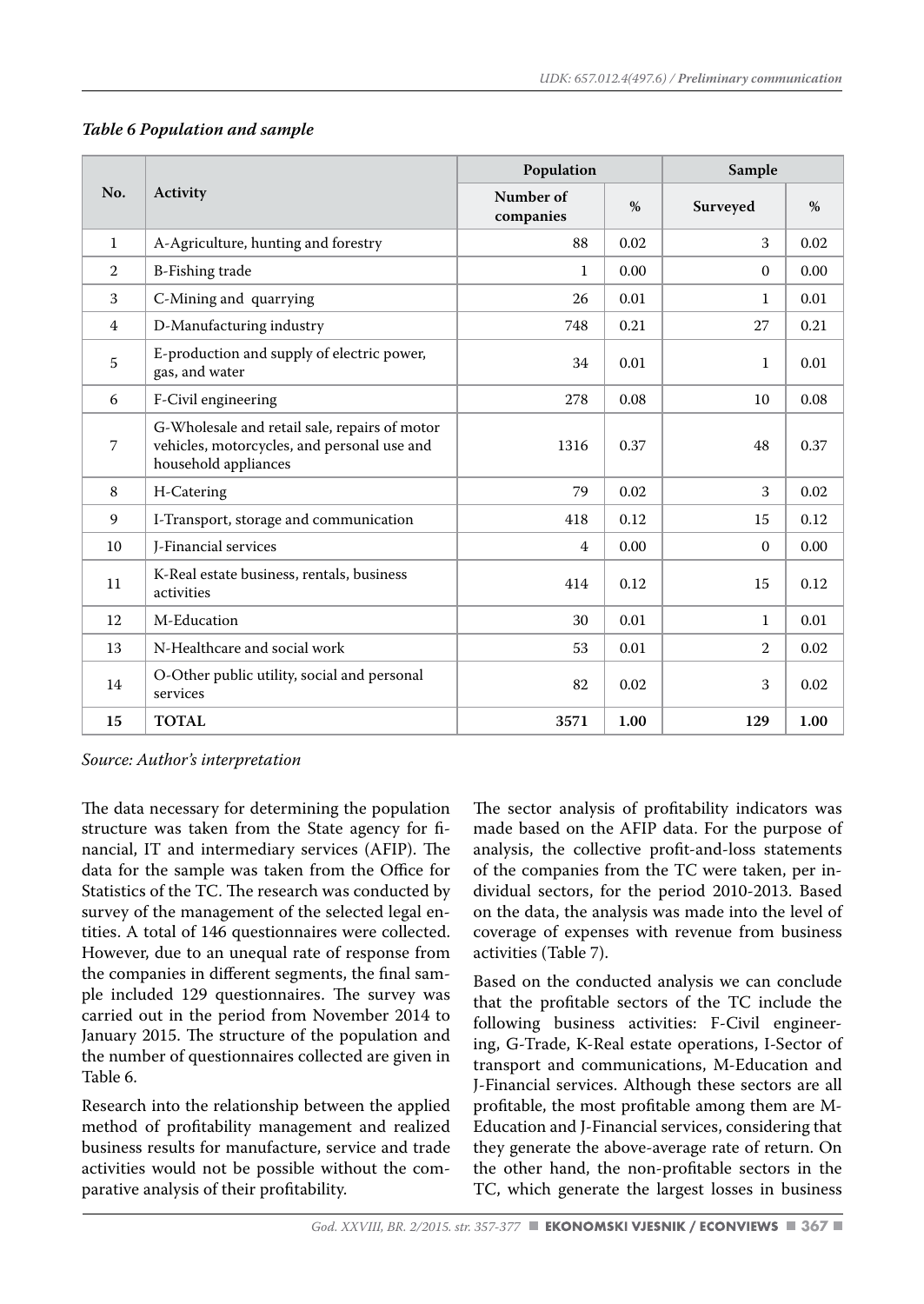| v.<br>Ξ.<br>ess $(s(%)$                                   | Year |              |       |       |       |                                      |       |
|-----------------------------------------------------------|------|--------------|-------|-------|-------|--------------------------------------|-------|
|                                                           |      | $\mathbf{L}$ | D     |       | D     | $\overline{\phantom{0}}$<br><b>L</b> |       |
| exper<br>ue fro<br>$\omega$                               | 2010 | 0.967        |       | 0.920 | 1.015 | 0.970                                | 1.035 |
| age of<br>revenu<br>busine<br>tivities<br>$5\overline{5}$ | 2011 | 0.971        |       | 0.950 | 0.997 | 0.969                                | 1.030 |
| ट<br>इं‡<br>ಡ                                             | 2012 | 0.994        | 0.259 | 0.943 | 1.000 | 0.985                                | 1.051 |
| $5^{\circ}$<br>╰                                          | 2013 | 1.009        | 1.051 | 0.903 | 1.002 | 1.001                                | 1.057 |

#### *Table 7 Dynamic sector analysis of profitability*

*Source: Processed AFIP data* 

activities are C-Mining and quarrying, H-Catering and N-Health institutions and social work, respectively.

Although, at the level of all companies from the TC, total operating revenue covers total operating expenses and the realized net profit exceeds the loss, performance indicators are poor and far below the EU average. A closer analysis shows that the manufacturing sector has the biggest problem with profitability. Namely, out of all manufacturing companies, non-profitable sectors are C-Mining and quarrying, E-Energetics, A-Agriculture, hunting and forestry, while sector D-Manufacturing industry, only occasionally generates losses. The only profitable business activity in the manufacturing sector is F-Civil engineering. On the other hand, the sectors of trade and services achieve better business results. The question is why the sector which should be the bearer of economic development of the country, and the main indicator of the GDP, has the biggest problems in business?

*Table 8 Attitudes of the respondents toward the applied profitability management system* 

One gets the impression that the manufacturing sectors are more oriented to the internal factors of business, without paying much respect to external business requirements and conditions, imposed by customers, competitors and the state. The paper investigated the relationship between the ways of profitability management in individual sectors and the realized business results.

The methods used for conducting the research and making conclusions are given as follows: ratio analysis, descriptive statistical processing, comparison, induction, deduction, analysis, and synthesis.

# *5. Research results*

By observing management activity in domestic business practice, one gets the impression of their commitment to the aim of short-term increase of return on equity, rather than "profitability management". Their short-term orientation is divergent to the modern approach to business performance management in the function of creating competitive advantages. Therefore, we investigated the relationship of management in local business practices, towards the application of a modern concept of profitability management.

| Applied method of<br>profitability manage-<br>ment | A        | C            | D              | E        | F        | G        | H            | I        | K        | M        | N            | $\Omega$ | Σ              | <b>Share</b> |
|----------------------------------------------------|----------|--------------|----------------|----------|----------|----------|--------------|----------|----------|----------|--------------|----------|----------------|--------------|
| By products                                        | 3        |              | 22             |          | 8        | 46       | $\mathbf{2}$ | 11       | 14       | $\Omega$ | 2            | 3        | 113            | 87.60%       |
| By customers                                       | $\Omega$ | $\mathbf{0}$ | $\overline{2}$ | $\Omega$ |          |          |              | 3        | $\Omega$ |          | $\Omega$     | $\Omega$ | 9              | 6.98%        |
| Unknown                                            | $\Omega$ | $\Omega$     |                | $\Omega$ |          |          | $\Omega$     |          |          | $\Omega$ | $\Omega$     | $\Omega$ | 5              | 3.88%        |
| Other                                              | $\Omega$ | $\Omega$     | $\overline{2}$ | $\Omega$ | $\Omega$ | $\Omega$ | $\Omega$     | $\Omega$ | $\Omega$ | $\Omega$ | $\Omega$     | $\theta$ | $\overline{2}$ | $1.55\%$     |
| Total                                              | 3        |              | 27             |          | 10       | 48       | 3            | 15       | 15       | п        | $\mathbf{2}$ | 3        | 129            | 100.00%      |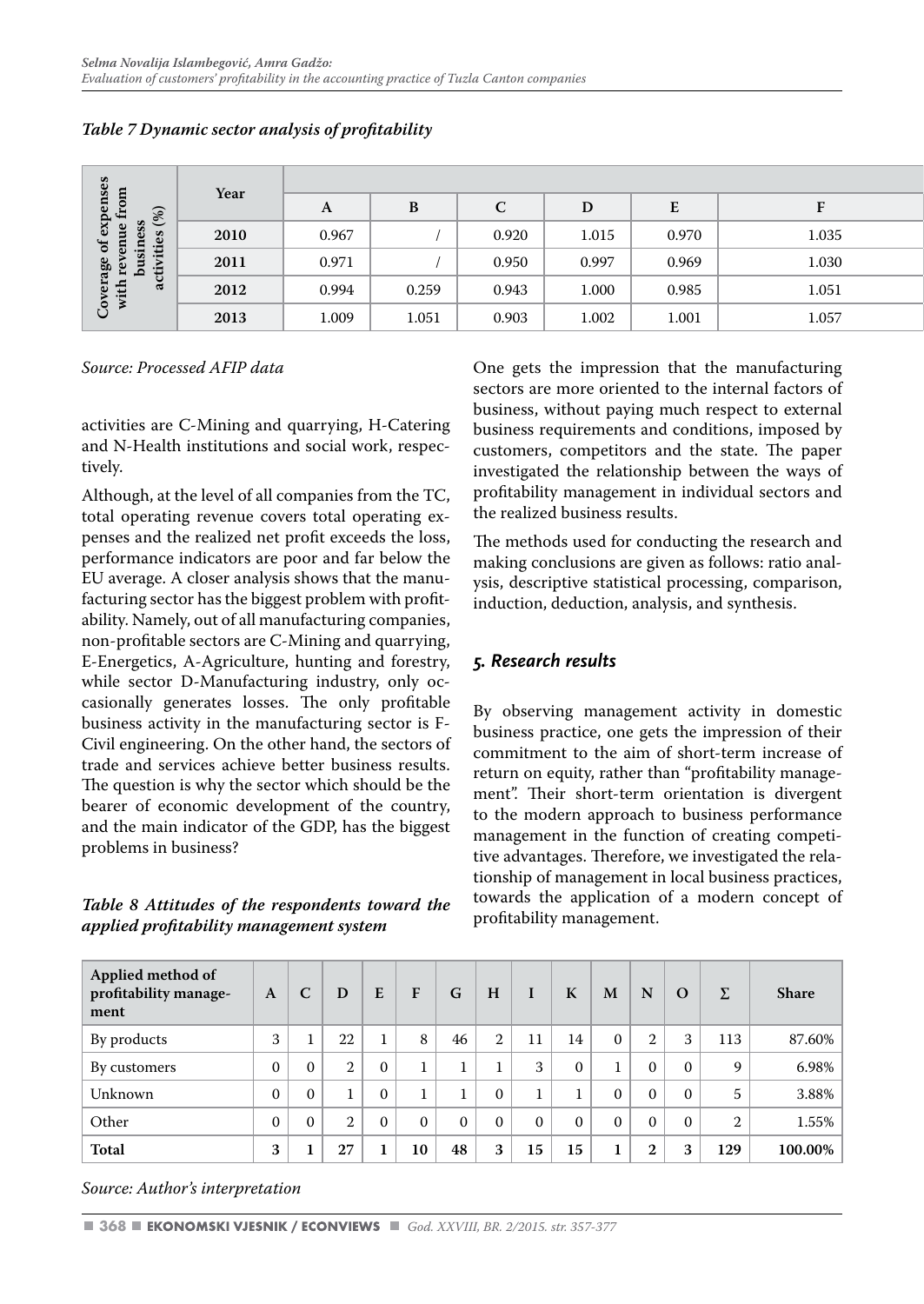| Type of activity (Nace. Rev.1) |       |       |       |        |              |           |          |
|--------------------------------|-------|-------|-------|--------|--------------|-----------|----------|
| G                              | H     |       |       | T<br>л | $\mathbf{M}$ | ${\bf N}$ | $\Omega$ |
| 1.033                          | 1.003 | 1.017 | 1.765 | 1.038  | 1.027        | 0.954     | 1.012    |
| 1.033                          | 0.929 | 1.047 | 1.256 | 1.049  | 1.077        | 0.965     | 0.983    |
| 1.032                          | 0.937 | 1.058 | 1.855 | 1.058  | 1.060        | 0.989     | 0.977    |
| 1.034                          | 0.934 | 1.044 | 1.073 | 1.015  | 1.111        | 0.977     | 1.000    |

We have reached the conclusion of the research based on the responses given by managers to three key questions:

#### *1. Which of the following approaches do you use for managing profitability?*

The results indicate that a traditional approach to profitability management by products, goods, and services is present in the business practice of companies in the TC. Such an approach leads managers to think about profitability only in terms of the level of margin and turnover. Such a short-term focus of management on the realization of profitable business is wrong and it often directs managers and staff in trade toward the activities that result in losing a customer. They neglect the perspective of longterm management of business relations with customers, aimed at long-term realization of profitable business cooperation. Such a management system does not support the idea that that each unit of the generated revenue does not participate equally in the creation of the company's net profit.

Managers do not support the CRM business philosophy.

#### *2. Are the efforts of management primarily focused on selling large quantities of products, goods, and services with given market prices?*

The focus of management on increased sale speaks in favor of the fact that managers are focused on "making profit" instead on "profitability management". The term "making profit" denotes the focus of management on finding and contracting new business, determining the profitability of individual products (goods and services), organizational units, market segments, and finding internal reserves for rationalization of operating costs. Managers usually achieve operationalization of these activities by increasing the sales volume. However, that intuitive tendency of managers to increase revenue, may lead to short-term successful decisions, which in the long run can have negative effects on the business result. The increase in sales volume does not necessarily lead to increased profitability. Turnover growth may lead the company into the situation that long-term growth of costs is higher than the rate of revenue growth. This brings us to the third question, which is related to the testing of the degree of awareness of price elasticity.

| Focus of management<br>on selling large<br>quantities with market<br>prices given | $\mathbf{A}$ | C        | D  | E        | F        | G        | H            | I        | K        | M        | N            | $\Omega$ | Σ              | <b>Share</b> |
|-----------------------------------------------------------------------------------|--------------|----------|----|----------|----------|----------|--------------|----------|----------|----------|--------------|----------|----------------|--------------|
| Yes                                                                               | 3            |          | 24 |          | 10       | 47       | $\mathbf{2}$ | 13       | 14       | $\Omega$ |              | 3        | 119            | 92.25%       |
| No                                                                                | $\Omega$     | $\Omega$ | 2  | $\Omega$ | $\Omega$ | $\Omega$ |              | 2        |          |          |              | $\Omega$ | 8              | 6.20%        |
| Unknown                                                                           | $\mathbf{0}$ | $\Omega$ | 1  | $\Omega$ | $\Omega$ |          | $\Omega$     | $\Omega$ | $\Omega$ | $\Omega$ | $\Omega$     | $\Omega$ | $\overline{2}$ | 1.55%        |
| Total                                                                             | 3            |          | 27 |          | 10       | 48       | 3            | 15       | 15       | 1        | $\mathbf{2}$ | 3        | 129            | 100.00%      |

*Table 9 Attitudes of the respondents toward the focus of management on increased sales revenue*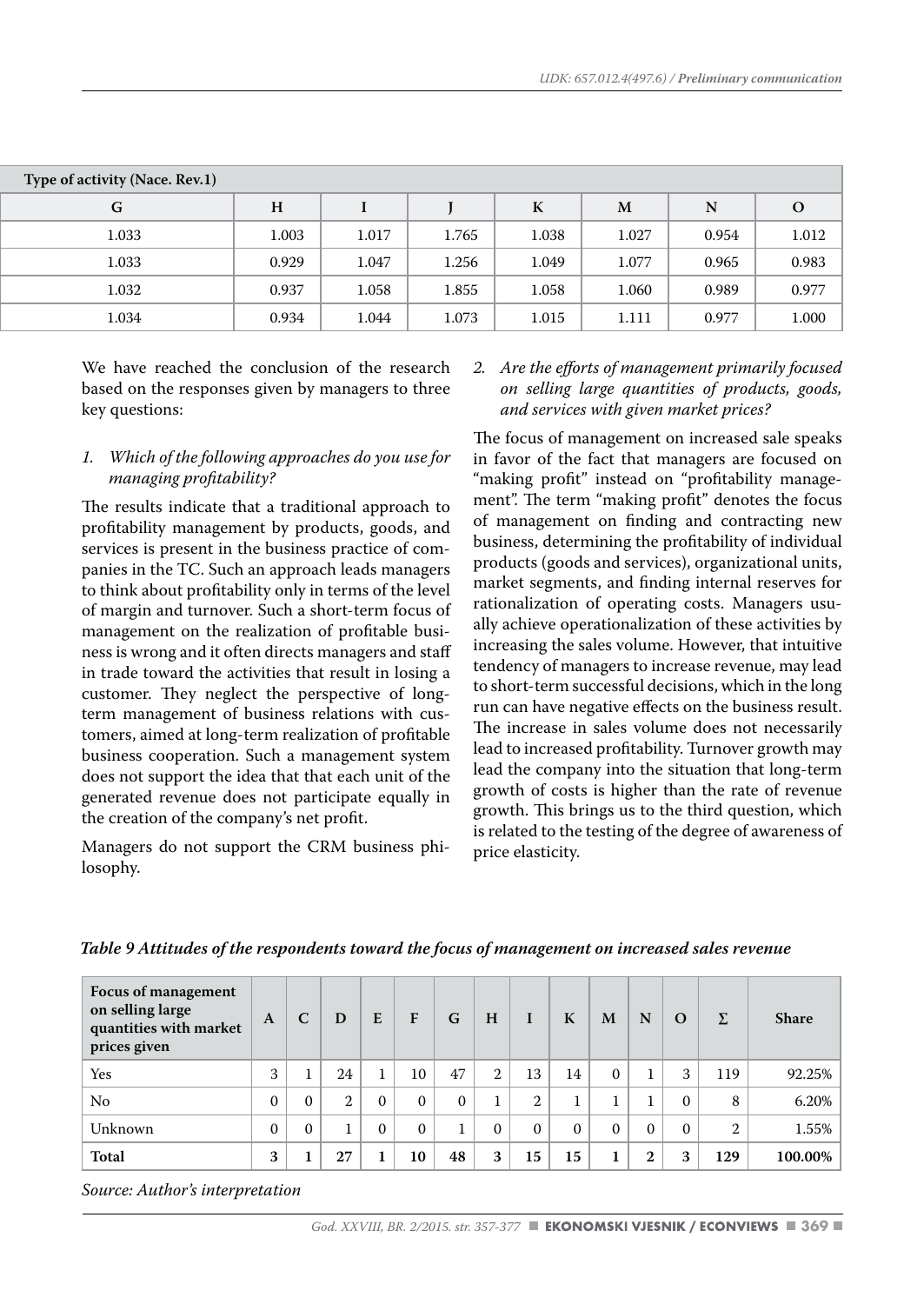| The primary goal of<br>increased revenue is<br>to affect the growth on<br>net profit | A        | C        | D            | E        | F              | G        | H              | I        | K            | M        | N            | $\Omega$     | Σ   | <b>Share</b> |
|--------------------------------------------------------------------------------------|----------|----------|--------------|----------|----------------|----------|----------------|----------|--------------|----------|--------------|--------------|-----|--------------|
| Yes                                                                                  | 3        | $\Omega$ | 24           | 1        | 8              | 48       | $\overline{2}$ | 15       | 15           |          |              |              | 119 | 92.25%       |
| No.                                                                                  | 0        |          |              | $\Omega$ | $\overline{2}$ | $\Omega$ | $\theta$       | $\theta$ | $\Omega$     | $\Omega$ | $\Omega$     | $\Omega$     | 4   | 3.10%        |
| Unknown                                                                              | $\Omega$ | $\Omega$ | $\mathbf{2}$ | $\Omega$ | $\Omega$       | $\Omega$ |                | $\theta$ | $\mathbf{0}$ | $\Omega$ |              | $\mathbf{2}$ | 6   | 4.65%        |
| Total                                                                                | 3        |          | 27           | 1        | 10             | 48       | 3              | 15       | 15           | 1        | $\mathbf{2}$ | 3            | 129 | 100.00%      |

*Table 10 Attitudes of the respondents toward the increase of net profit by increasing the sales revenue*

#### *3. Do you primarily use increase in revenue to affect the growth of company's net profit?*

The research results indicate that most of the respondents believe that the growth of revenue would necessarily lead to the growth of the company's business result. The respondents were not aware that sales volume growth often requires hiring additional personnel, purchasing additional transport means for delivery purposes, and other fixed assets for fulfillment of these activities, opening of additional business units, higher costs of administration, marketing and the like. The growth rate of these relatively fixed costs may thus be even higher that the growth rate of revenue. This implies that managers see the company's business activities through the prism of the results for the given fiscal year and the realization of the budget-defined net profit specified by the owner.

Based on the above, we can draw a conclusion about the relationship of management in local business practices, toward the applied ways of profitability management. The research results suggest that the management of domestic companies is focused on the traditional way of profitability management by products, goods and services. Their focus is on a short-term goal of "making profit", rather than on the long-term goal on "managing the company's profitability", as a factor of ensuring current and future profitability. Less than 7% of the respondents were oriented towards the modern system of profitability by the company's customers, while less than 3% of the respondents were aware that the company's realized profitability depends on the realized net profit margin of the customer portfolio.

When the company's structure is observed compared to the sector activity, it is evident that manufacturing companies, rather than trade and services sectors, are focused on the traditional approach to profitability management. Similar research results about profitability management within the industrial sector are obtained in developed market oriented economies: "The survey, which was conducted in over 150 leading industrial companies, indicates that industrial companies are focused on the value of the share capital, rather than the value of customers. Although 65% of the surveyed companies claimed to have been focused on customers, the study concluded that only 10% of them actually practiced that approach" (Allen, 2015: 1). This brings us to the next research goal - establishing restrictions on the acceptance of the modern concept of profitability management.

We will investigate whether the management's insufficient knowledge of the fact that different customers bear different costs for the company is the reason for such a small percentage of application of modern concepts of business management. Our conclusion will be made based on four questions:

#### *1. Do you think there is a difference in realized profitability by different customers?*

The results show that most managers are aware of the difference in the realized net profit margin per customer. However, this is not in line with the research results on the methods of profitability management. It is expected that the traditional approach to profitability management is the result of the lack of the managers' knowledge. Therefore, a more thorough analysis was made in order to make the final conclusion on the level of the managers' awareness of success drivers.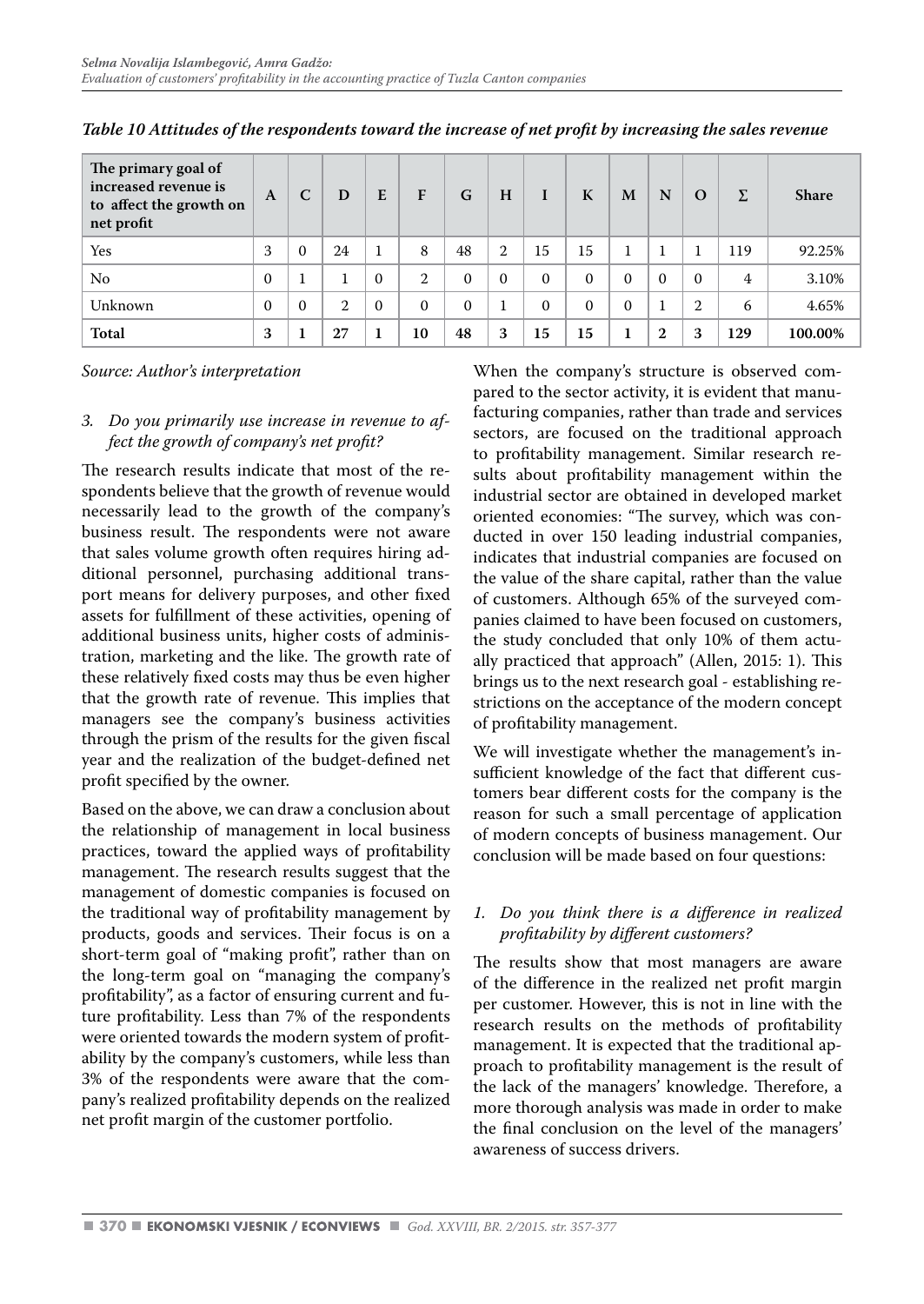| There is a difference in<br>realized profitability<br>by different customers | A            | C            | D              | E        | F              | G  | H        |    | K  | M        | N            | $\Omega$ | Σ   | <b>Share</b> |
|------------------------------------------------------------------------------|--------------|--------------|----------------|----------|----------------|----|----------|----|----|----------|--------------|----------|-----|--------------|
| Yes                                                                          | $\mathbf{2}$ | $\mathbf{0}$ | 22             |          | $\overline{ }$ | 42 | 2        | 12 | 13 | $\Omega$ |              |          | 103 | 79.84%       |
| No                                                                           |              |              | $\overline{4}$ | $\Omega$ | 3              | 5  | $\Omega$ |    |    | $\Omega$ | $\Omega$     |          | 17  | 13.18%       |
| Unknown                                                                      | $\Omega$     | $\Omega$     | 1              | $\Omega$ | $\Omega$       |    |          | 2  |    |          |              |          | 9   | $6.98\%$     |
| Total                                                                        | 3            |              | 27             |          | 10             | 48 | 3        | 15 | 15 |          | $\mathbf{2}$ | 3        | 129 | 100.00%      |

*Table 11 Attitudes of the respondents toward differences in customer profitability*

*2. In your opinion, what are the causes of differences in the realized rate of profitability by customers?*

It can be said that most of the respondents are aware of the fact that there are costs related to customer requirements. However, after the question about the causes of difference in the customer profitability, we realize that a large percentage of reported management knowledge on a given variability is not realistic. In other words, a large percentage of the managers do not know the real causes which lead to fluctuations in the generated net profit margin. Most of the 103 respondents surveyed, who claim to be aware of the variability in achieved profitability per customer, see that difference in realized turnover volume.

#### *Table 12 Attitudes of respondents toward the causes of differences in the realized profitability by customer*

It is a fact that a company generates the most revenue from the top 10 customers, but that does not mean that these customers generate an equally high share in the company's net profit. The second most important cause in the realized variability is seen in a different mix of required products, goods and services. It is true that companies have a different rate of price difference for a variety of products, goods and services, however, the mix of products that customers buy affects the absolute amount of the realized gross profit per customer, but it still is not an indicator of their share in generating the company's net profit. Managers see the third most important cause of the realized variability in the method of customer payments, i.e. whether to close a claim by compensation, payment overdue, paying in installments and the like. This is one of the common causes which generate costs that should be attributed to customers, especially in conditions of chronic lack of liquidity. This problem in particular is faced by almost all the companies in the TC, regardless of their sectors.

| Causes of differences in<br>customer profitability | $\mathbf{A}$   | $\mathsf{C}$ | D              | E        | $\mathbf{F}$ | G  | H              | $\mathbf{I}$   | $\mathbf K$    | M        | N              | $\Omega$     | Σ  | <b>Share</b> |
|----------------------------------------------------|----------------|--------------|----------------|----------|--------------|----|----------------|----------------|----------------|----------|----------------|--------------|----|--------------|
| Unknown                                            | 1              | $\mathbf{1}$ | 4              | $\Omega$ | 3            | 4  | $\Omega$       | $\Omega$       | 1              | $\Omega$ | $\Omega$       | $\Omega$     | 14 | 10.85%       |
| Differences in retail prices                       | 1              | 1            | $\Omega$       | $\Omega$ | 6            | 13 | $\overline{2}$ | $\overline{2}$ | 9              |          | $\Omega$       | $\Omega$     | 35 | 27.13%       |
| Differences in volume of sales/<br>services        | $\mathbf{2}$   | $\Omega$     | 12             |          | 1.           | 8  | 3              | 8              | 7              | $\Omega$ | $\overline{2}$ | 3            | 47 | 36.43%       |
| Differences in types of<br>products/goods/services | $\overline{2}$ | $\Omega$     | 12             | $\Omega$ |              | 9  | 1              | $\overline{4}$ | 5              | $\Omega$ | $\overline{2}$ | 3            | 39 | 30.23%       |
| Differences in delivery types                      | $\overline{2}$ | $\Omega$     | $\overline{2}$ | $\Omega$ | $\Omega$     | 3  | $\Omega$       | 3              | 6              | $\Omega$ | 1              | $\Omega$     | 17 | 13.18%       |
| Differences in payment types                       | 1              | $\Omega$     | 9              |          | 7            | 8  | $\Omega$       | 5              | $\overline{4}$ | $\Omega$ | $\Omega$       | $\mathbf{2}$ | 37 | 28.68%       |
| Other                                              | $\Omega$       | $\Omega$     | 1              | $\Omega$ | $\theta$     |    | $\Omega$       | 3              |                | $\Omega$ | $\Omega$       |              | 7  | 5.43%        |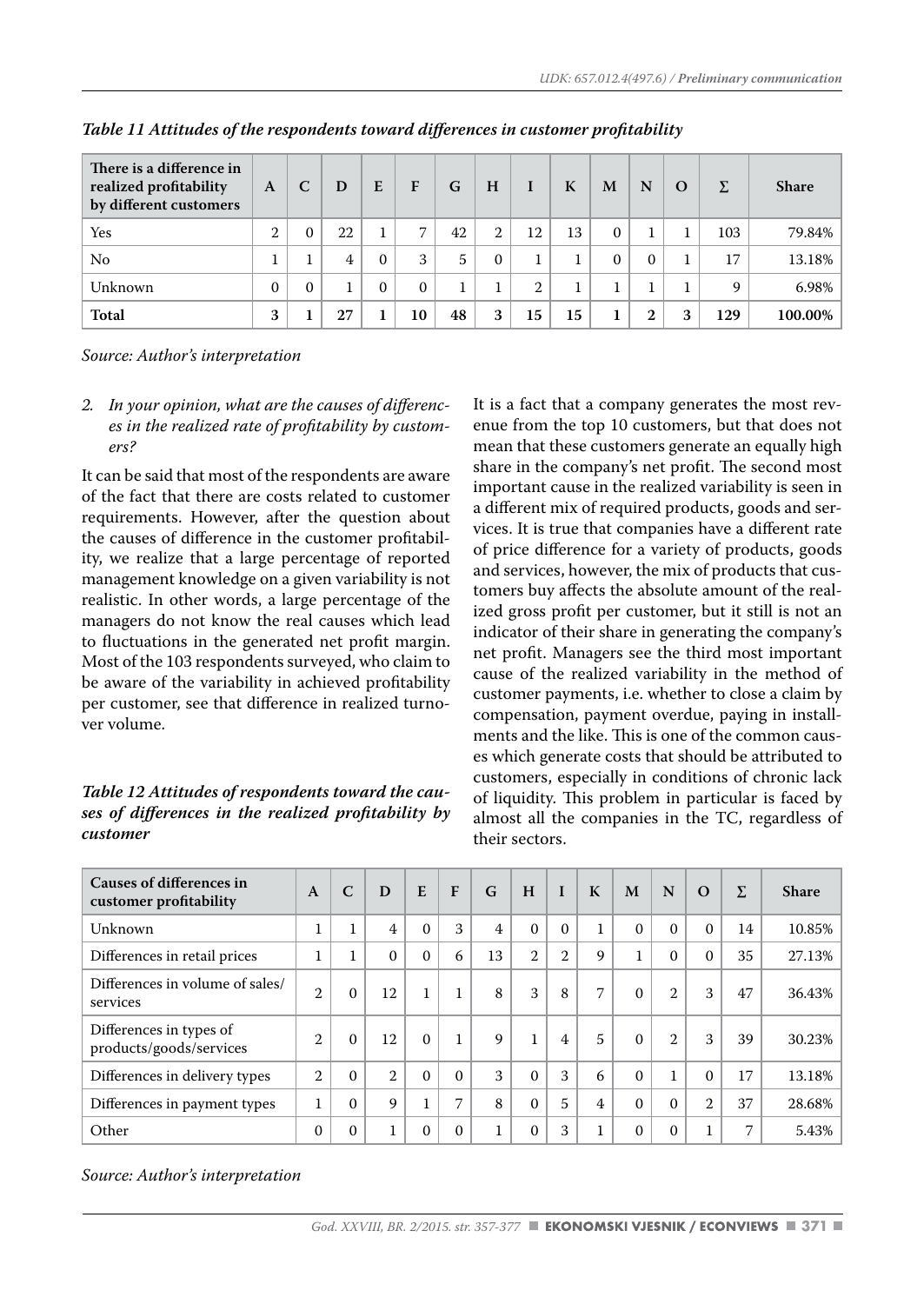| Do you identify<br>your most profitable<br>customers | $\mathbf{A}$ | $\mathbf C$ | D  | E        | F  | G              | H            | I  | K        | M        | N            | $\Omega$ | Σ   | <b>Share</b> |
|------------------------------------------------------|--------------|-------------|----|----------|----|----------------|--------------|----|----------|----------|--------------|----------|-----|--------------|
| Yes                                                  | $\mathbf{2}$ | $\Omega$    | 20 | 1        | 6  | 39             | $\mathbf{2}$ | 12 | 13       | $\Omega$ |              |          | 97  | 75.19%       |
| No                                                   |              | $\Omega$    |    | $\Omega$ | 1  | 2              | $\Omega$     |    | $\Omega$ | $\Omega$ | $\Omega$     | $\Omega$ | 6   | 4.65%        |
| We have never analyzed<br>customer profitability     | $\Omega$     |             | 6  | $\Omega$ | 3  | $\overline{7}$ |              | 2  | 2        |          |              | 2        | 26  | 20.16%       |
| Total                                                | 3            |             | 27 |          | 10 | 48             | 3            | 15 | 15       |          | $\mathbf{2}$ | 3        | 129 | 100.00%      |

*Table 13 Attitudes of respondents toward the knowledge of the company's most profitable customers*

#### *3. Do you know which customers generate the highest profitability rate for the company?*

The answers to the question which customers generate the highest rate of profitability for the company imply that some 25% of the respondents did not know which customers have the highest share in the company's realized net profit. This questions the rationality of the managers' business decisions. If business decisions are not based on knowledge, than in the process of business decisions managers rely on intuition and past experience. On the other hand, 75% of the respondents believe that they know the company's most profitable customers. However, the question is what criteria serve as the basis for the identification of profitable customers and whether such criteria are appropriate for the analysis or not.

#### *Table 14 Attitudes of respondents toward the criteria necessary for determining the most profitable customers*

#### *4. Based on which criteria did you specify customers with the highest rate of achieved profitability?*

The research results show that most respondents determine their most profitable customers by their share in the company's total sales revenue, followed by knowledge through experience, while only 17% of the respondents state that they apply the correct criterion "realized net profit". This indicates that a relatively high percentage of the respondents who believe to know their most profitable customers are not realistic. It is evident that managers lack the understanding of the structure of costs related to customer service.

Finally, we can make a conclusion about the managers' awareness of the realized customer profitability. It is evident that most respondents, who believe that there is a difference in the rate of customer profitability, have no proper understanding of the cause of existing differences. On the other hand, most respondents who understand the causes of the customer profitability volatility do not use the correct criterion for determining the most profitable customers.

| Criteria for determining<br>customer profitability | A              | C        | D | E        | F              | G  | H        |                | K | M        | N        | $\Omega$ | Σ  | <b>Share</b> |
|----------------------------------------------------|----------------|----------|---|----------|----------------|----|----------|----------------|---|----------|----------|----------|----|--------------|
| Based on sales revenue share                       | $\mathfrak{D}$ | $\Omega$ | 9 |          | 6              | 14 |          | 9              | 8 | $\Omega$ |          |          | 52 | 40.31%       |
| Based on realized gross profit<br>share            | 0              | $\Omega$ | 7 |          | $\Omega$       | 8  | $\Omega$ | 1              |   | $\Omega$ |          |          | 19 | 14.73%       |
| Based on net profit share                          | $\Omega$       | $\Omega$ | 8 | $\Omega$ |                | 9  |          |                | 2 | $\Omega$ | $\Omega$ | $\Omega$ | 22 | 17.05%       |
| Knowledge through experience                       | $\Omega$       | $\Omega$ | 7 |          | $\mathfrak{D}$ | 10 | $\Omega$ | $\overline{2}$ |   | $\Omega$ | $\Omega$ |          | 24 | 18.60%       |
| Unknown                                            |                |          | 3 | $\Omega$ | $\overline{2}$ | 6  |          | 2              | 2 |          | $\Omega$ |          | 20 | 15.50%       |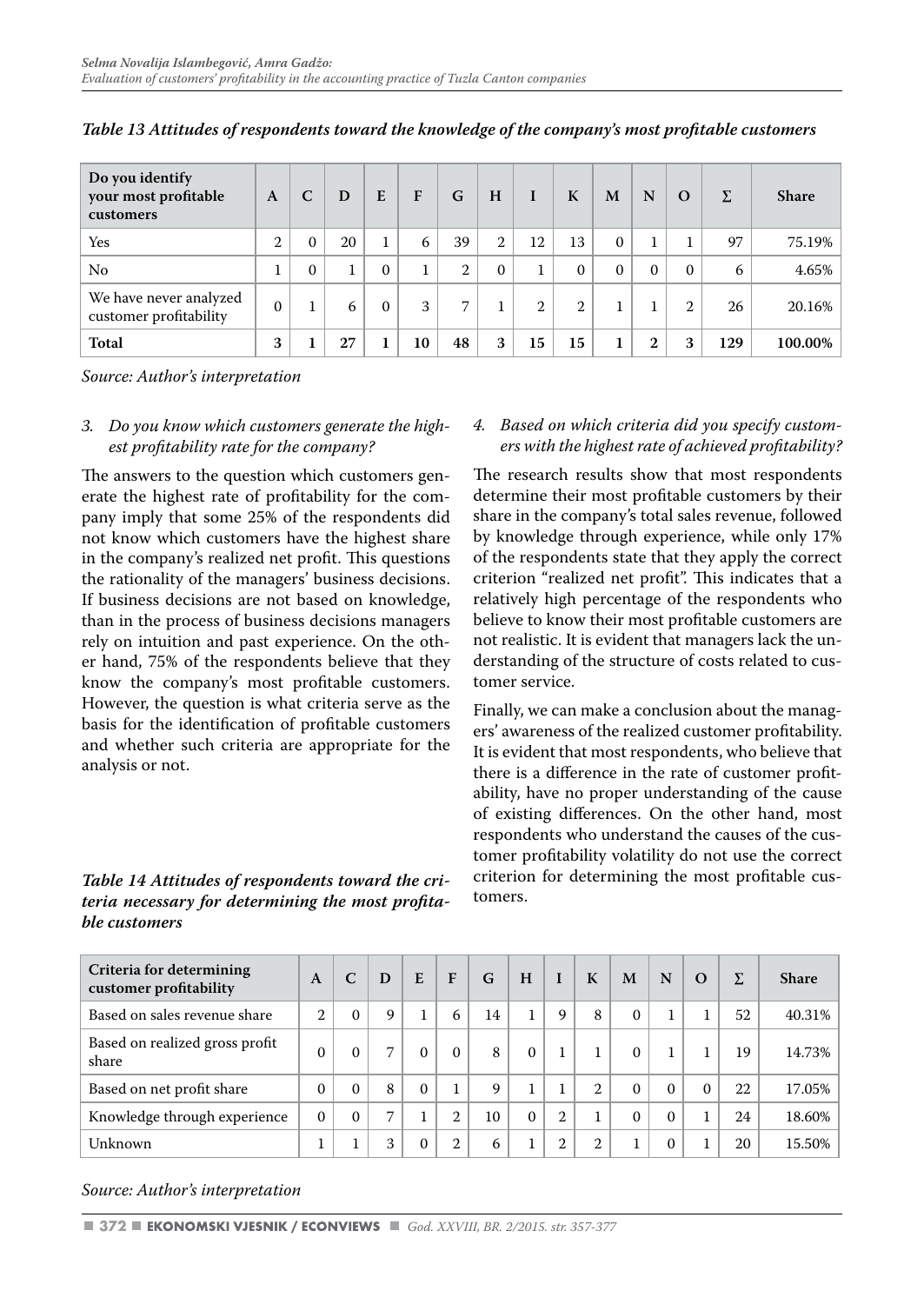| Organization of the<br>accounting system<br>supports the evalua-<br>tion and management<br>of profitability per<br>customer | A              | C            | D  | E        | F  | G  | H            | I  | K  | M        | N              | $\Omega$     | Σ   | <b>Share</b> |
|-----------------------------------------------------------------------------------------------------------------------------|----------------|--------------|----|----------|----|----|--------------|----|----|----------|----------------|--------------|-----|--------------|
| Yes                                                                                                                         | $\Omega$       | $\Omega$     | 15 | $\Omega$ | 5  | 29 |              | 4  | 7  | $\Omega$ | $\Omega$       | $\Omega$     | 61  | 47.29%       |
| No                                                                                                                          | $\overline{2}$ | $\mathbf{0}$ | 7  |          | 2  | 8  | $\mathbf{2}$ | 5  | 3  |          | 1<br>ı         | $\mathbf{1}$ | 33  | 25.58%       |
| Unknown                                                                                                                     |                |              | 5  | $\Omega$ | 3  | 11 | $\Omega$     | 6  | 5  | $\Omega$ | 1<br>Ŧ.        | 2            | 35  | 27.13%       |
| Total                                                                                                                       | 3              |              | 27 |          | 10 | 48 | 3            | 15 | 15 |          | $\overline{2}$ | 3            | 129 | 100.00%      |

*Table 15 Attitudes of respondents toward the appropriateness of the accounting function organization*

We can conclude that there is insufficient knowledge of the management about the causes of the difference in realized rate of profit per customer, which is one of the reasons for the poor application of the modern business philosophy of CRM and customer profitability management. When the sector structure is observed, it is evident that trade company managers show a somewhat higher degree of awareness of customer variability causes and the correct criteria for their analysis, when compared to the managers of the companies in other sectors.

The company's information systems are practically reduced only to the accounting information system which serves as the backup to business decisions. This is why it is important to explore whether the inadequate organization of accounting information system is one of the reasons for practicing the traditional approach to business management. Basically, the traditional analysis of making profit is subject to organizational legal regulations and financial accounting management. Such an organization of financial accounting supports the monitoring of the realized sales revenue per customer. Assisted by advanced software solutions, it provides an insight into realized gross profit margins (for the purchased product mix with different margin), but not into the layout of operating costs per customer. Within the accounting function it is necessary to monitor revenue and expenses generated per individual customers, and allocate operational (administrative) costs in the function of obtaining indicators of the net profit margins. This brings us to the next research goal - appropriateness of the accounting function organization in the practice of companies in the TC. The conclusions will be made based on the following three questions:

*1. Do you think the organization of the accounting information system in your company supports the ability to evaluate customers and profitability management per customer?*

The research results show that less than 50% of the managers believe that their accounting function supports the evaluation and management of customer profitability.

This is not in line with the usage of such information in business decisions. Therefore, a more detailed research was conducted in terms of management knowledge on the organization of the accounting system in their companies.

*2. Do you have a developed accounting model layout of operating costs (expenditures) per customer?*

The results indicate the fact that a significant number of managers do not have sufficient knowledge on the organization of the accounting system in the function of support to profitability management per customer. This is clear from the structure of answers in tables 12 and 14. Although more than 75% of the respondents claim to perform customer profitability, there is significant variation in terms of the correct methodology for their calculations. The percentages of the variation show the degree of accounting function development, in terms of support to customer profitability management. Only 17% of the companies in the observed sample allocate the operating costs per customer.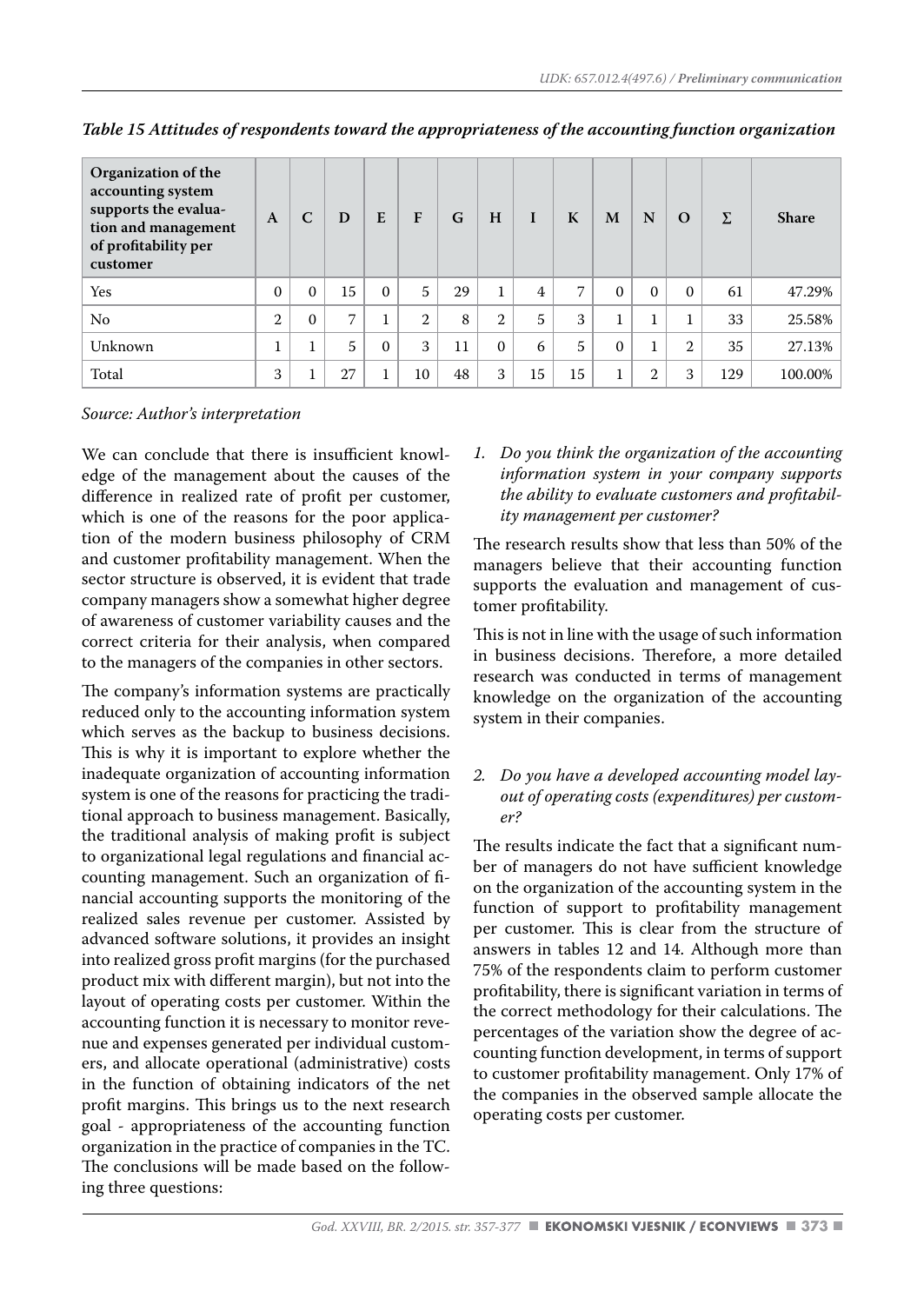| Developed model<br>layout of operating<br>costs (expenditures)<br>per customer | $\mathbf{A}$   | C        | D              | E        | F  | G  | H        |    | K  | M        | N            | $\Omega$ | Σ   | <b>Share</b> |
|--------------------------------------------------------------------------------|----------------|----------|----------------|----------|----|----|----------|----|----|----------|--------------|----------|-----|--------------|
| Yes                                                                            | $\Omega$       | $\Omega$ | 11             | $\Omega$ | 3  | 24 |          | 2  | 3  | $\Omega$ |              | $\Omega$ | 45  | 34.88%       |
| No.                                                                            | $\overline{2}$ |          | 12             |          | 6  | 17 | റ        | 7  | 8  |          |              | 2        | 60  | 46.51%       |
| Unknown                                                                        |                | $\Omega$ | $\overline{4}$ | $\Omega$ |    | 7  | $\Omega$ | 6  | 4  | $\Omega$ | $\Omega$     |          | 24  | 18.60%       |
| Total                                                                          | 3              |          | 27             |          | 10 | 48 | 3        | 15 | 15 |          | $\mathbf{2}$ | 3        | 129 | 100.00%      |

*Table 16 Attitudes of respondents toward the appropriateness of the accounting function organization* 

However, this still does not mean that the accounting systems of these companies use the appropriate basis for the allocation of operating costs.

*3. What is the basis for the allocation of operating costs (expenditures) in order to calculate the net profit margin per customer?*

The allocation of operating costs per customer is mainly performed arbitrarily.

#### *Table 17 Attitudes of respondents toward the appropriateness of the accounting function organization*

The realized revenue is most often used as the basis for the allocation of operating costs. Since the amount of the realized revenue does not correlate with the costs of customer service, it is an inappropriate basis for allocation. This implies that there are a very small number of companies with a developed system of allocation. The application of modern methods of cost layout per customer (ABC, TDABC, etc.) is present in less than 15% of the companies. Besides, the results indicate that even in most companies with an advanced accounting system (as a part of the accounting management function), management does not implement the concept of management of the company's customer portfolio profitability.

| What is the basis for<br>the allocation of opera-<br>tional costs (expenses)<br>for the purpose of<br>calculating net profit<br>margin per customer? | $\mathbf{A}$ | $\overline{C}$ | D              | E            | F              | G              | H            | $\mathbf{I}$ | K                           | M            | N            | $\Omega$       | Σ        | <b>Share</b> |
|------------------------------------------------------------------------------------------------------------------------------------------------------|--------------|----------------|----------------|--------------|----------------|----------------|--------------|--------------|-----------------------------|--------------|--------------|----------------|----------|--------------|
| We do not perform<br>allocation                                                                                                                      | $\mathbf{1}$ | $\mathbf{1}$   | 9              | $\Omega$     | $\overline{4}$ | 9              | $\mathbf{1}$ | 3            | $\mathcal{D}_{\mathcal{L}}$ | $\mathbf{1}$ | $\mathbf{1}$ | $\mathfrak{2}$ | 34       | 26.36%       |
| Basis for the layout<br>consists of activities that<br>are performed                                                                                 | $\Omega$     | $\Omega$       | 5              | $\Omega$     | $\Omega$       | 7              | $\Omega$     | $\mathbf{1}$ | $\mathbf{1}$                | $\Omega$     | $\Omega$     | $\Omega$       | 14       | 10.85%       |
| Basis for the layout con-<br>sists of realized revenue                                                                                               | $\mathbf{1}$ | $\Omega$       | 8              | $\Omega$     | 5              | 12             | $\mathbf{1}$ | 6            | 5                           | $\Omega$     | $\Omega$     | $\mathbf{1}$   | 39       | 30.23%       |
| Basis for layout com-<br>prises time spent on<br>organizational resources                                                                            | $\Omega$     | $\Omega$       | $\overline{2}$ | $\Omega$     | $\mathbf{1}$   | $\overline{2}$ | $\Omega$     | $\Omega$     | $\Omega$                    | $\Omega$     | $\Omega$     | $\Omega$       | 5        | 3.88%        |
| Other                                                                                                                                                | $\Omega$     | $\Omega$       | $\Omega$       | $\Omega$     | $\Omega$       | $\Omega$       | $\Omega$     | $\Omega$     | $\Omega$                    | $\Omega$     | $\Omega$     | $\Omega$       | $\Omega$ | 0.00%        |
| Not known                                                                                                                                            | $\mathbf{1}$ | $\Omega$       | 3              | $\mathbf{1}$ | $\Omega$       | 18             | $\mathbf{1}$ | 5            | 7                           | $\Omega$     | $\mathbf{1}$ | $\Omega$       | 37       | 28.68%       |
| Total                                                                                                                                                | 3            | 1              | 27             | $\mathbf{1}$ | 10             | 48             | 3            | 15           | 15                          | $\mathbf{1}$ | $\mathbf{2}$ | 3              | 129      | 100.00%      |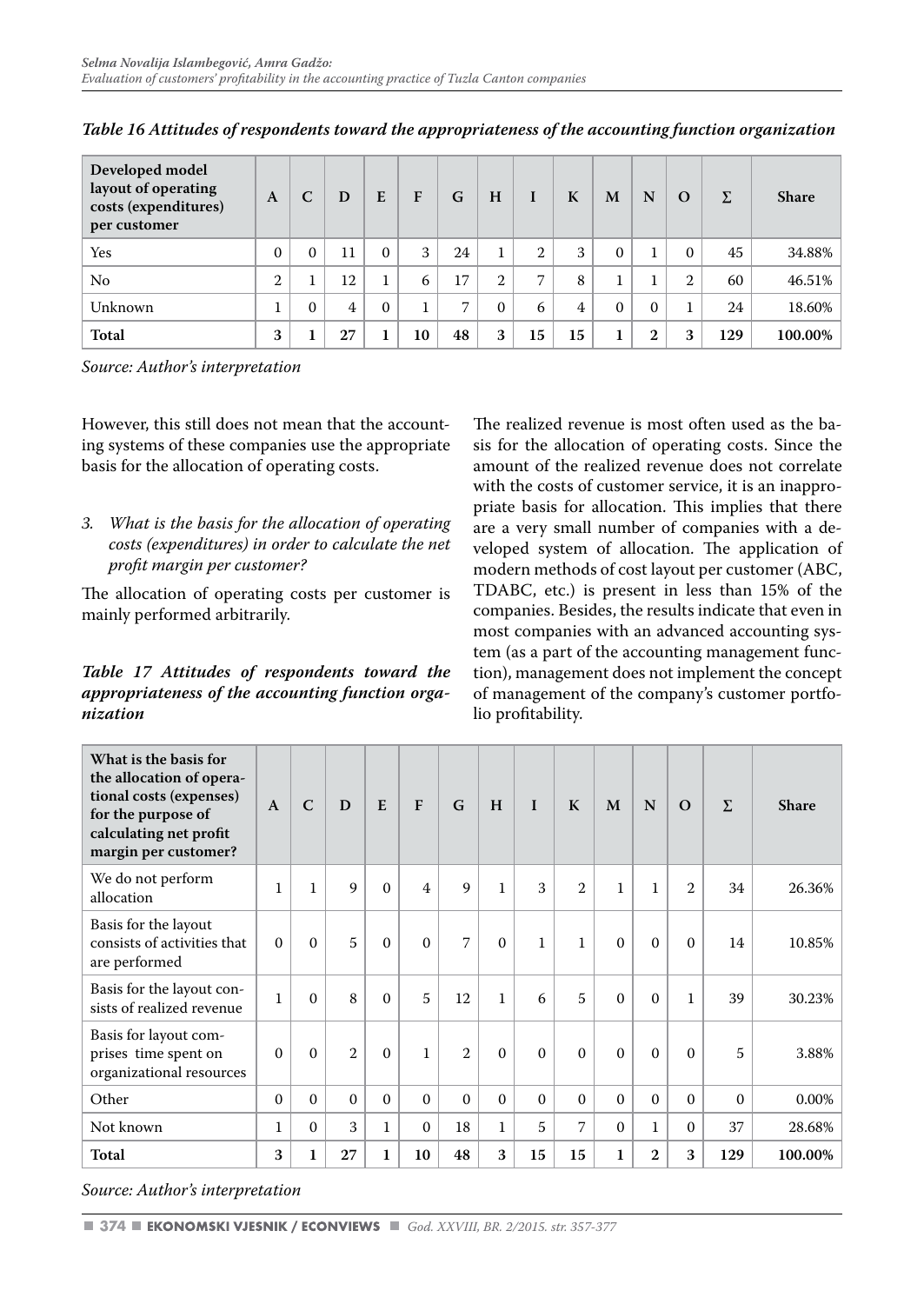Finally, it can be concluded that inappropriate organization of the accounting function is one of the factors of the traditional approach to profitability management in the companies in the TC. However, the issue of development of the company's accounting system directly reflects the managerial awareness of its advantages. Managers are those who impose the structure of informational needs and the dynamics of information. Observing the practice of the TC companies, one may conclude that managers are passive users of accounting information. The information they receive are the results of the records of the financial accountancy. The structure of such information directs them to profitability management per product with a short-term focus. The management accounting function is insufficiently developed (Puškarević, Gadžo, 2014: 409- 424). This is particularly evident in the segment of the applied systems of cost layout. It is interesting that trade companies have relatively better accounting systems than manufacturing and service companies (from the point of the information potential they produce). This is also reflected through the indicators of business success. Business indicators for more than a half of the sector activities are insufficient. They generate losses or vary around the point of break-even costs. This is accompanied by managers' inappropriate approach to management, which, along with poor macroeconomic indicators, produces such conditions.

#### *6. Final considerations*

The conducted analysis suggests that the management of legal entities of the Tuzla Canton does not have enough knowledge to focus on the modern approach to profitability management of the company's customer portfolio. Insufficient knowledge and ability to focus on key "drivers" of success, and a poor business environment is reflected through achieved performance indicators. Only 9 out of 129 respondents applied the modern concept of profitability management, and have developed an accounting function, which supports that approach. This implies that the management of other legal entities does not have the correct data on the company's most profitable customers or if their customer portfolio includes those that generate a negative rate of return. The causes of such conditions are the insufficient awareness of managers on key "drivers" of success and an insufficiently developed accounting information system which would be able to support a more modern approach to management. It is therefore important to mention that this is a cause-effect relationship, since the accounting information system is organized in such a way so as to satisfy managers' requests for information.

The authors of the paper aimed at investigating if certain sectors are more oriented toward the modern approach to business management and whether they can be linked to better business indicators. The conducted research did not prove the relationship among these three variables. The insufficient sample and a small number of managers who practice profitability management by customer portfolio did not provide the information required. This is a recommendation for further research that may be focused on establishing the existence and significance of relationships of these variables under the conditions of the transitional economy such as the one in Bosnia and Herzegovina.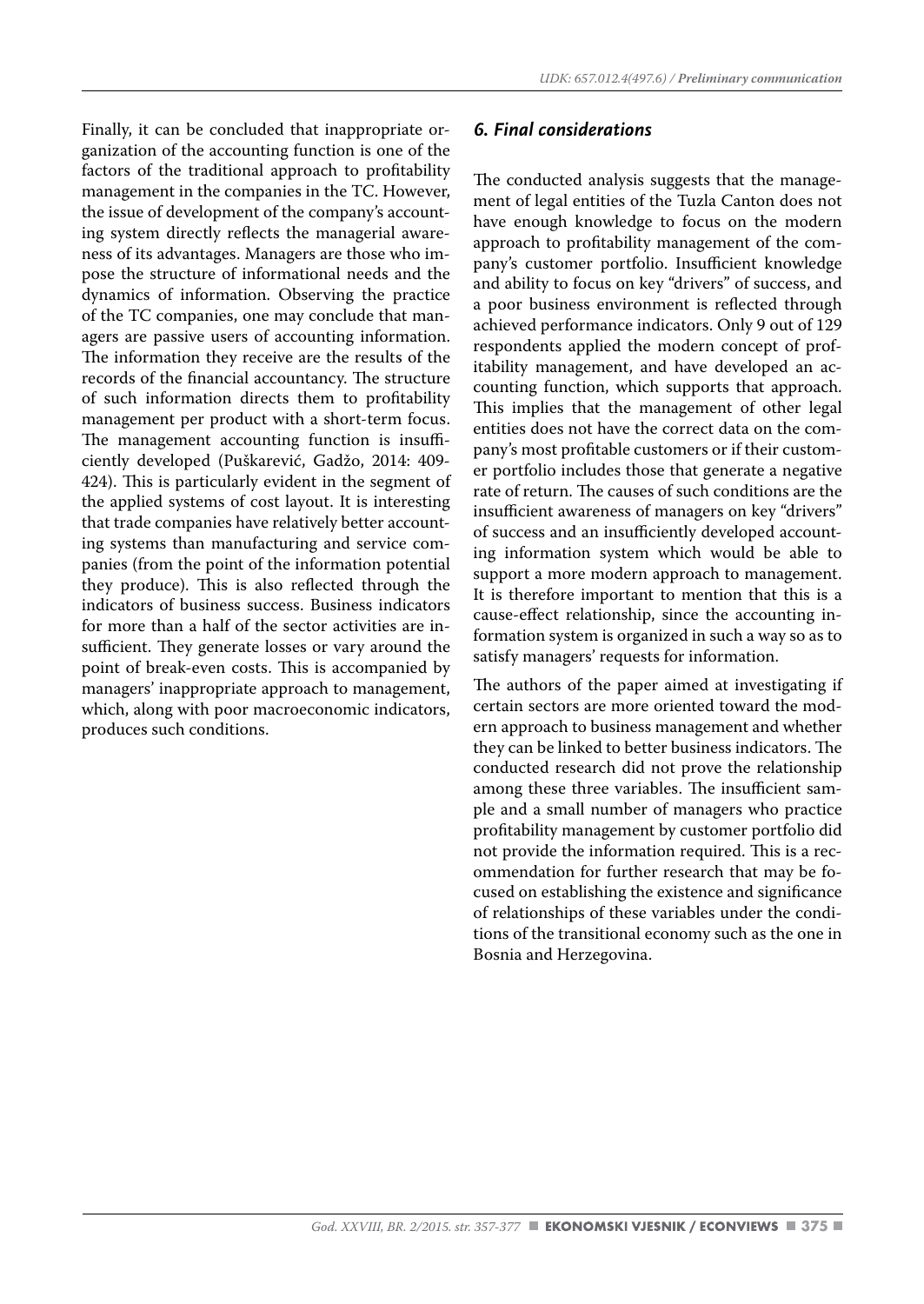#### **References**

- 1. Agencija za finansijske informatičke i posredničke usluge d.d. Sarajevo. Available at: http://www.afip. ba/index.php/finansijskiizvjestaji (Accessed on: February 10, 2015)
- 2. Allen, P. (2015), "Sustainable Business Growth and Profitability with Customer Value Management", Available at: http://www.evancarmichael.com/Marketing/3976/Sustainable-Business-Growth-and-Profitability-with-Customer-Value-Management.html (Accessed on: March 18, 2015)
- 3. Byrnes, J. (2013), "Frequently Asked Questions on Profitability", Available at: http://www.mdm. com/blogs/1-management-strategy/post/28062-managementstrategy-2011-12-06-frequently-askedquestions-on-profitability (Accessed on: September 4, 2013)
- 4. Cokins, G. (2014), "Are All of Your Customers Profitable and Valuable to You?", EDPACS: The EDP Audit, Control, and Security Newsletter, Vol. 50, No. 2, pp. 14-25, Available at: http://dx.doi.org/10.10 80/07366981.2014.926750 (Accessed on: March 18, 2015)
- 5. Domazet, I. (2007). Unapređenje konkurentnosti preduzeća primjenom CRM strategijskog koncepta. Beograd: Institut Ekonomskih nauka.
- 6. Kaplan, R., Narayanan V. G. (2001). Customer Profitability Measurement and Management. Harvard Business School. Available at: http://www.ilkerbulat.com/Icerik/File/Kaplan.%20Customer%20Profitability%20Measurement%20and%20Management.pdf (Accessed on May 5, 2011)
- 7. Kaplan, R., Narayanan V. G. (2001), "Measuring and Managing Customer Profitability", Journal of Cost Management, Vol. 15, No. 5, pp. 5–15.
- 8. Müller, J., Srića, V. (2005). Upravljanje odnosima s klijentima. Zagreb: Delfin razvoj Managementa.
- 9. Puškarević, P., Gadžo, A. (2014), "(Dys)Functionality of Accounting Cost Systems in Manufacturing Companies of Tuzla Canton", Ekonomski vjesnik, Vol. 27, No. 2, pp. 409-424.
- 10. Shajahan, S. (2004). Relationship marketing: Text and Cases. New Delhi: Tata McGraw Hill.
- 11. Teemu, M., Raulas, M., Gudergan, S., Sehm, J. (2004). An empirical study on customer profitability accounting, customer orientation business unit performance. Available at: http://wwwdocs.fce.unsw. edu.au/accounting/news/seminars2004\_s2/paper06.pdf (Accessed on: June 20, 2009)